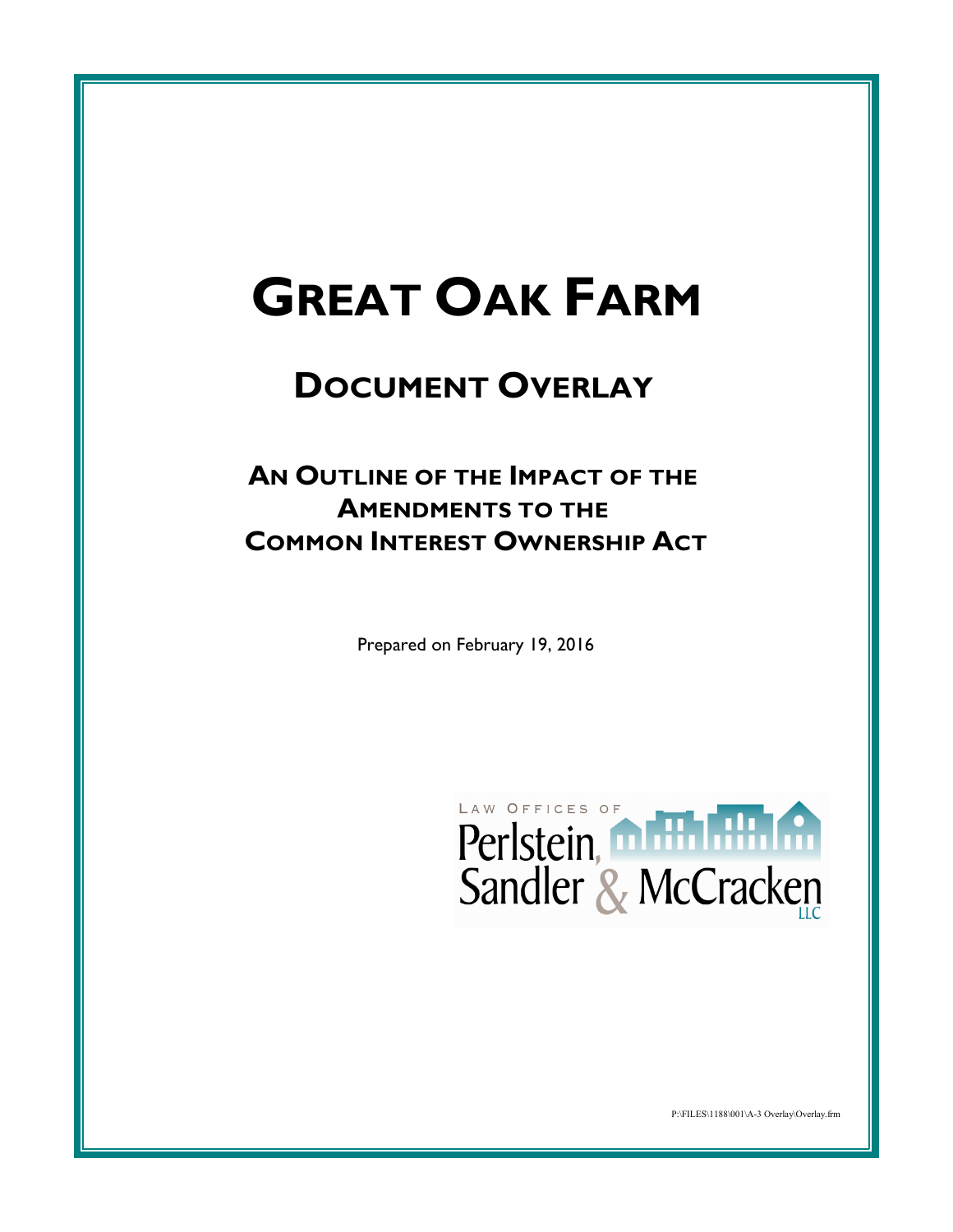#### **INTRODUCTION**

This overlay reflects the changes made to the Connecticut Common Interest Ownership Act, commonly referred to as "CIOA," beginning in 2009 by Public Act 09-225, followed by Public Act 10-186, Public Act 11-195, Public Act 12-113, Public Act 13-156, Public Act 13-289, Public Act 14-215, and most recently Public Act 15-211 all of which amended CIOA. These amendments are collectively referred as the "CIOA Amendments."

The contents of this overlay reflect the interpretation of the CIOA Amendments as of the date the overlay was prepared. These may be affected by future amendments to CIOA, as well as by court decisions interpreting and applying its provisions. While we always try to alert our association clients to any changes in the law that may affect them, we do not plan to update this overlay each time the law changes.

Some parts of CIOA were amended prior to 2009. This overlay does not reflect these prior amendments or their effect on your community. It is intended solely to show how your documents have been affected by the CIOA Amendments.

Some of the CIOA Amendments supersede provisions which are currently in your documents. This means that if there is a conflict between your documents and CIOA, as it has been amended, you must follow CIOA and not your documents.

Some of the CIOA Amendments create new rights and duties or require the association and the Homesite Lot Owners to follow new or additional procedures. These apply to your association even though they are not mentioned in your documents.

This overlay follows the numbering system used in your documents. Whenever an existing provision of your documents has been modified or superseded by the CIOA Amendments, we have set out the number and title of that provision in your documents, followed by a summary of the new requirements contained in the CIOA Amendments. Wherever the CIOA Amendments have created a new requirement which is not in your documents, we have set out a summary of the requirement under the article or section of your existing documents that most closely relates to the new requirement.

Where one of the CIOA Amendments affects several portions of your documents, we have set out the requirements of the amendment in the location or locations where we believe they will be most useful, and have included cross-references to these provisions in the other portions of your documents that are affected by that particular amendment.

Wherever possible, we have included a reference to the applicable section of CIOA as amended by the CIOA Amendments at the end of each of our comments.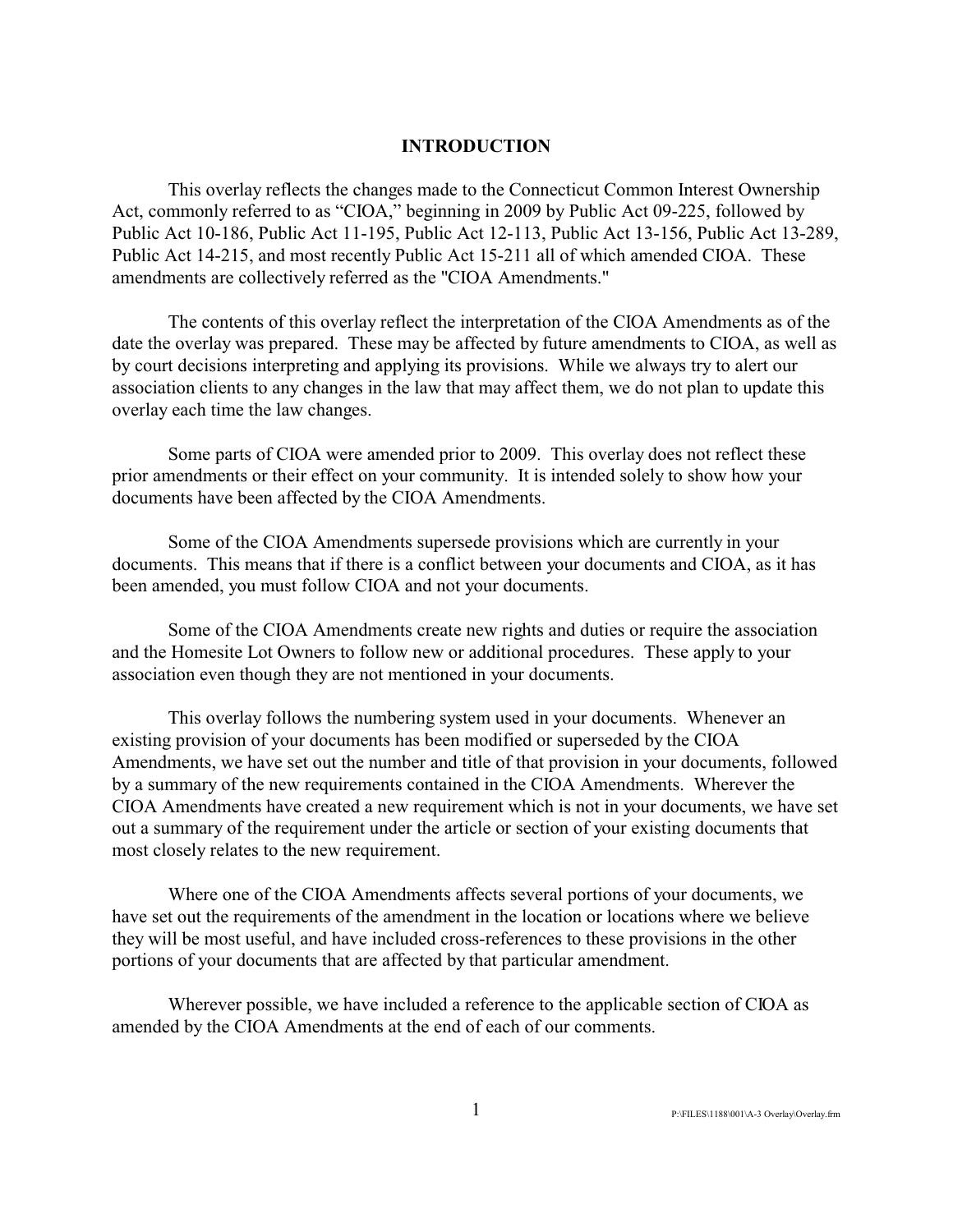We have tried to identify all of the provisions of your documents that are affected by the CIOA Amendments. It is possible, however, that some of these amendments may also affect other provisions of your documents as they apply in certain situations and to certain activities. If you have any questions concerning the requirements of any provision of your documents or how these provisions are affected by the CIOA Amendments generally, by other provisions of CIOA, or by other statutes, please feel free to contact us.

This overlay is not an amendment to the governing documents of your association. It need not be approved by a vote of the Homesite Lot Owners, nor recorded on the land records of the town in which your community was created. It is instead designed to be a tool to assist your association in interpreting the governing documents against the Amendments.

We recommend providing the Homesite Lot Owners in your community with a copy of the overlay so that they will understand why the association may, at times, have to adjust its operations in order to comply with CIOA. We also recommend providing a copy of the overlay with the governing documents whenever the association issues a resale certificate and to whomever requests a copy of the governing documents.

Your association may want to amend its documents to incorporate the changes made by the CIOA Amendments. It may also want to prepare one or more charts or matrixes, showing the requirements for maintenance, governing procedures, insurance and other matters. We are available to assist you in any of these activities.

#### **DOCUMENTS REVIEWED**

Included with this overlay is a copy of the documents we have reviewed and to which the overlay refers. We have made a marginal notation on the documents next to each provision that is commented on in the overlay.

The following is a list of the documents we have reviewed:

- The amended and restated declaration of your community, including amendments, if any, recorded through August 21, 2015. Copies of these are attached and include the following:
	- <sup>o</sup> The amended and restated declaration of Great Oak Farm by the Great Oak Farm Homeowners Association, Inc. dated August 13, 2008 and recorded on August 21, 2008 in Volume 1560 at Page 107 of the Monroe Land Records.
- ! The bylaws of your association and amendments, if any, recorded through August 21, 2015. Copies of these are attached and include the following: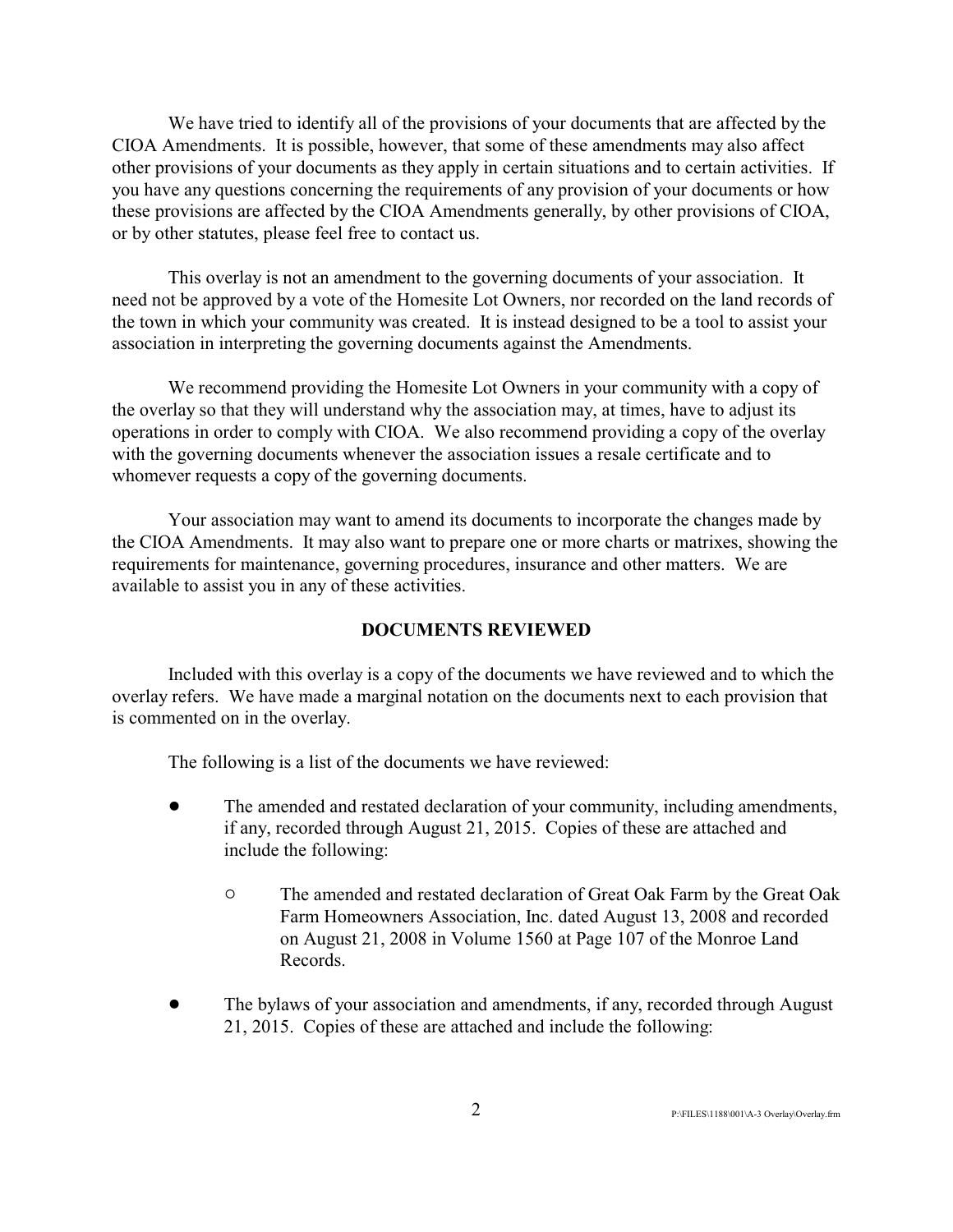- $\circ$  The bylaws of the Great Oak Farm Homeowners Association, Inc. dated August 13, 2008 and recorded on August 21, 2008 in Volume 1560 at Page 149 of the Monroe Land Records.
- The rules of your association as listed on your website (http://greatoakfarm.com/great-oak-farm-rules/). Copies of these are attached and include the following:
	- <sup>o</sup> The Great Oak Farm Rules, printed on August 24, 2015.

You have represented to us that these reflect your rules as of August 24, 2015.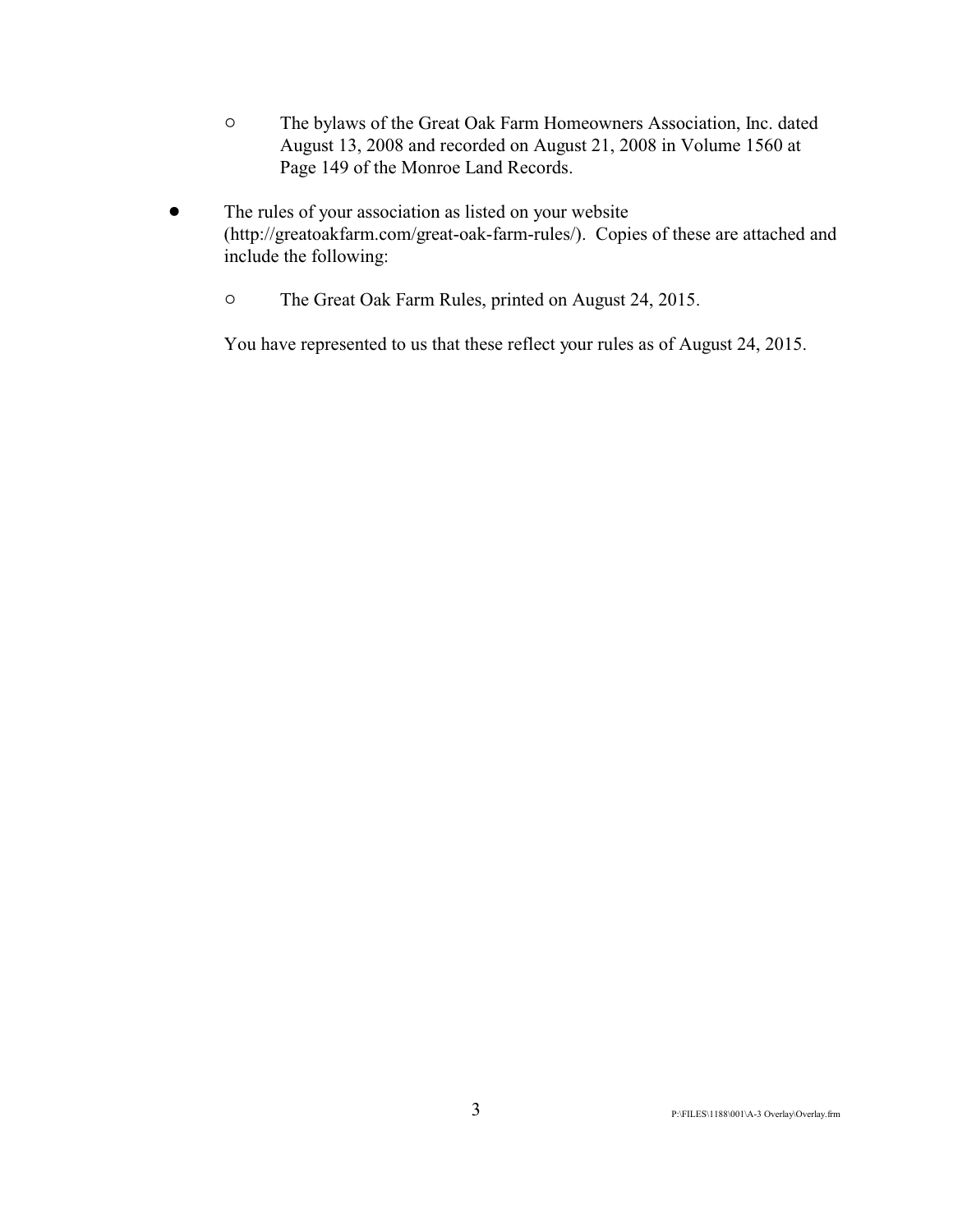### **DECLARATION**

#### **Declaration, Section 7.1 - Use and Occupancy Restrictions.**

- ! *Subsection 7.1(c) may establish maintenance standards as described in Subsection 47-257(e) of CIOA. It should be disclosed in resale certificates* [*47- 270(a)(17)*].
	- " *See also the comment to Declaration Section 14.2 concerning the assessment of common expenses related to failure to observe maintenance standards.*
- ! *See the comment to Declaration Section 15.2 concerning religious displays.*

#### **Declaration, Section 10.5 - Consent of Holders of Security Rights.**

! *See comment to Declaration Section 13.4 concerning mortgagee consent required*.

#### **Declaration, Article XI - Amendments to Bylaws.**

! *See comment to Declaration Article XX concerning board limitations*.

#### **Declaration, Section 13.4 - Prior Consent Required.**

*Notwithstanding* the requirements of this section:

- ! The holder of a security interest required to consent to any amendment to the declaration or bylaws is deemed to have given that consent if the association has not received a refusal to consent 45 days after the association has delivered notice of the proposed amendment to the holder of the interest or mails the notice to the holder by certified mail, return receipt requested [*Subsection 47-236(i)*].
- ! The association may rely on the last recorded security interest of record in delivering or mailing notice to the holder of that interest [*Subsection 47-236(i)*].
- An amendment to the declaration that affects the priority of a security interest held by a mortgage holder or the ability of that holder to foreclose its security interest may not be adopted without that holder's consent in a written communication which is forwarded to the association either in the original or in electronic form [*Subsection 47-236(i)*].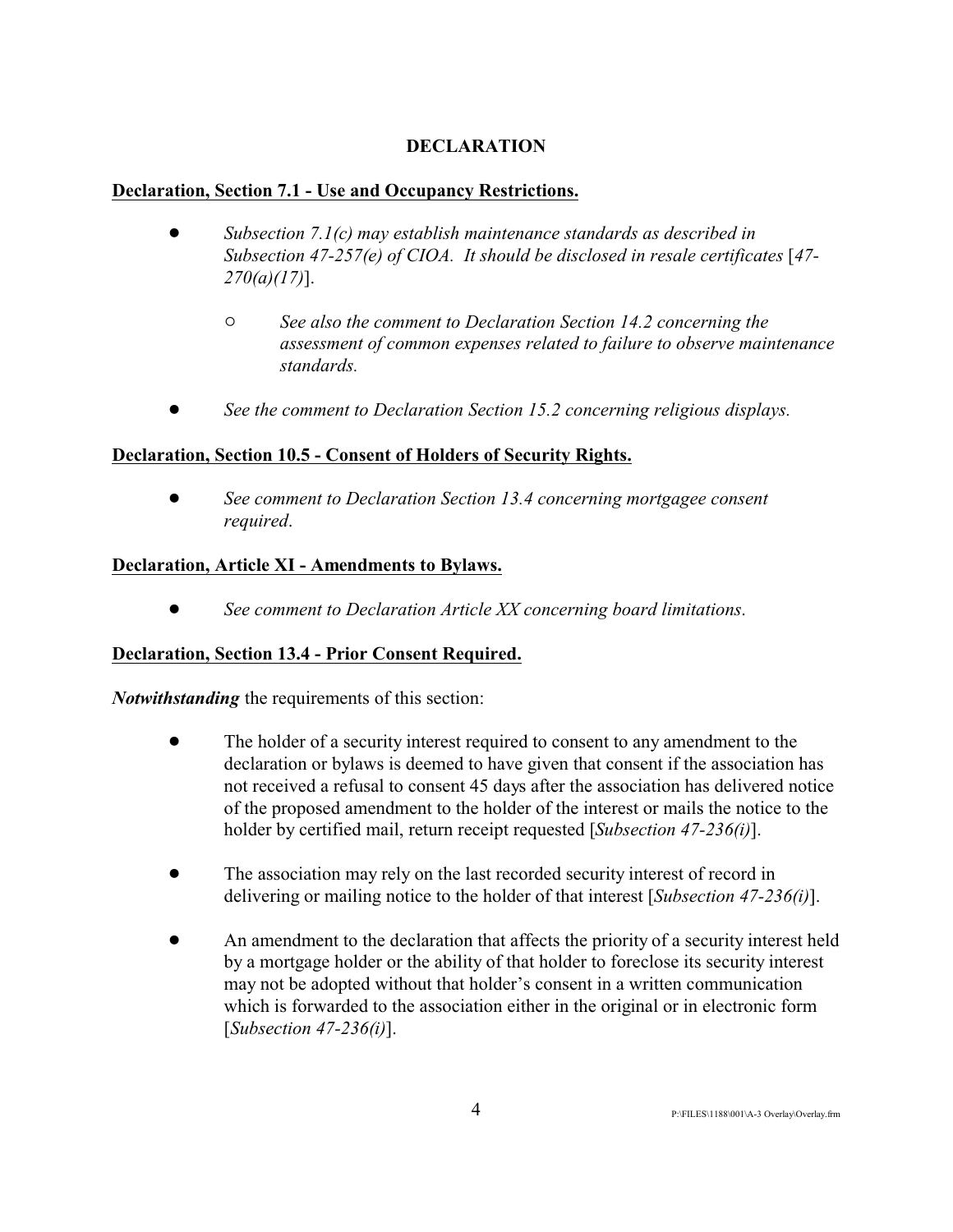# **Declaration, Section 14.2 - Common Expenses Attributable to Fewer than All Homesite Lots.**

*In addition to* the provisions of Subsection 14.2(d):

- If any common expense is caused by:
	- $\circ$  the willful misconduct;
	- o the gross negligence; or
	- <sup>o</sup> the failure to comply with the written maintenance standard promulgated by the association

of any Homesite Lot Owner or tenant or of a guest or invitee of a Homesite Lot Owner or tenant, the association may, after notice and hearing, assess the portion of that common expense in excess of any insurance proceeds received by the association under its insurance policy, whether that portion results from the application of a deductible or otherwise, exclusively against that owner's Homesite Lot [*Subsection 47-257(e*)]. *The terms "willful misconduct" and "gross negligence" have particular legal significance. Do not attempt to determine whether a certain action falls under these terms without the assistance of knowledgeable legal counsel.*

*If your association wishes to adopt and promulgate written maintenance standards in addition to those standards that may already exist in your documents, consult with a knowledgeable attorney before you do to ensure that the standards, and the way in which they are adopted and publicized, meet the requirements of your documents and CIOA. If you would like us to assist you with this, please let us know. We have identified provisions in your documents that may create a written maintenance standard promulgated by the association in the comments following those provisions.*

#### **Declaration, Section 14.3 - Lien.**

*In addition to* the requirements of this section:

- The amount of the association's lien that is prior to first mortgages is an amount equal to nine months' of common charges plus reasonable attorney's fees and costs, but not including late fees, interest, and fines [*Subsection 47-258(b)*]*.*
- The association may not commence an action to foreclose its lien against a Homesite Lot, unless [*Subsection 47-258(m)*]: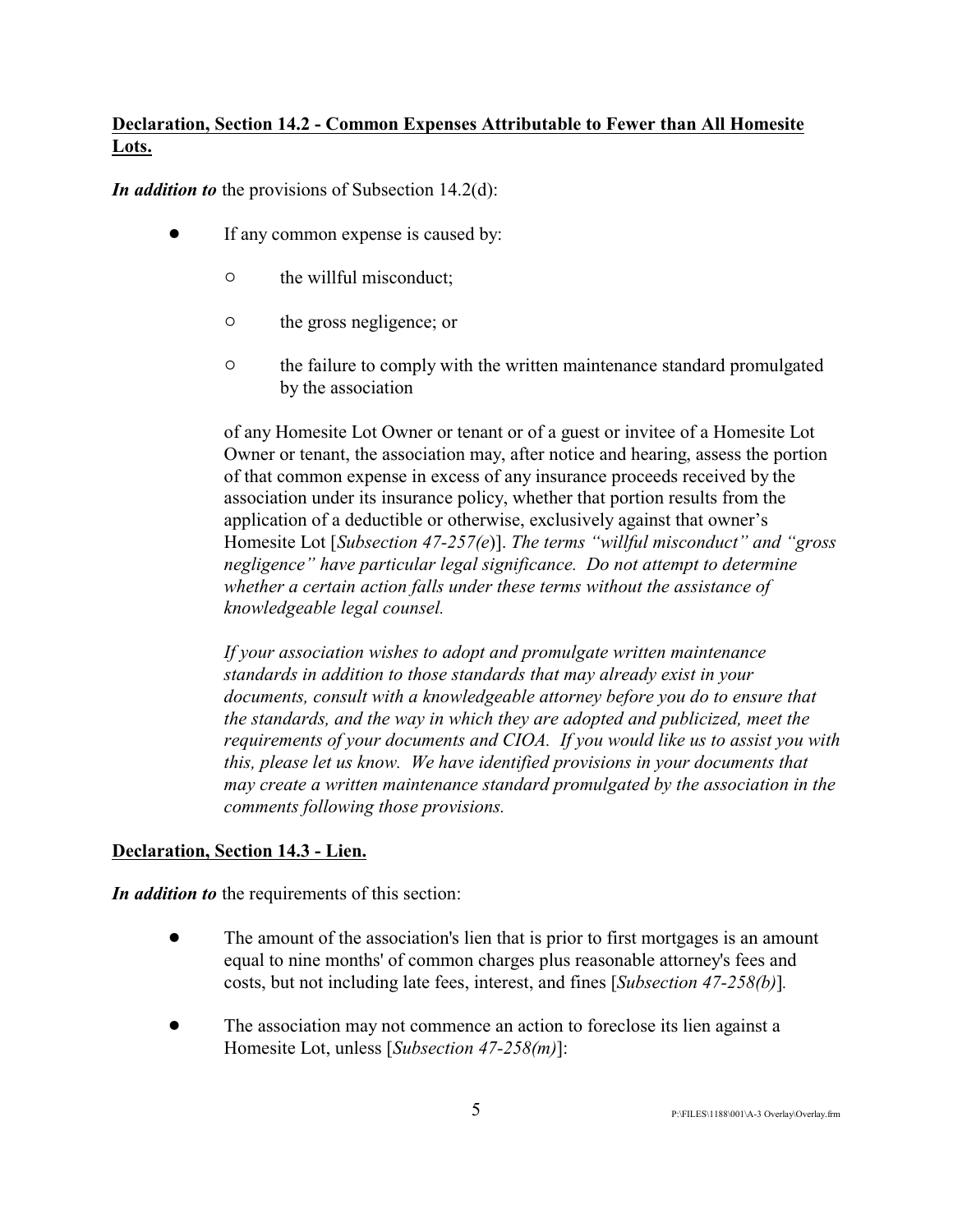- <sup>o</sup> The Homesite Lot Owner owes an amount equal to at least two months of common expense assessments based on the most recently adopted budget;
- $\circ$  The association has made demand for payment of the amount in a written communication;
- <sup>o</sup> The board either has voted to commence the foreclosure specifically against that Homesite Lot or has adopted a standard policy that provides for foreclosure against that Homesite Lot; and
- <sup>o</sup> The association has sent a copy of the demand for payment and notice of intent to foreclose to the holders of the first and second mortgages on the Homesite Lot at least 60 days before commencing a foreclosure. (*This notice is typically prepared and sent by the attorney handling the association's collection and foreclosure matters.*)
	- The notice must provide the holders of first and second mortgages with information concerning to whom they can submit payment, if they chose to do so on behalf of the Homesite Lot Owner.
	- The association may rely on the land records in identifying the holders of mortgages and their mailing addresses. If the holder of a first or second mortgage has a foreclosure pending against the Homesite Lot at the time the association is giving notice, the association should instead send the notice to the attorney appearing for the holder of the mortgage in that foreclosure.
	- Notice is deemed given when sent.

*Notwithstanding* the provisions of this section:

• Proceedings to enforce the association's lien must be instituted within three years after the full amount of the assessments becomes due [*Subsection 47-258(e)*].

#### **Declaration, Section 14.4 - Budget Adoption and Ratification.**

*In addition to* the requirements of this section:

- ! The budget or the summary must include [*Subsection 47-261e(a)*]:
	- $\circ$  A statement of the amount to be contributed to the reserves during the fiscal year or a statement that no contributions are being made;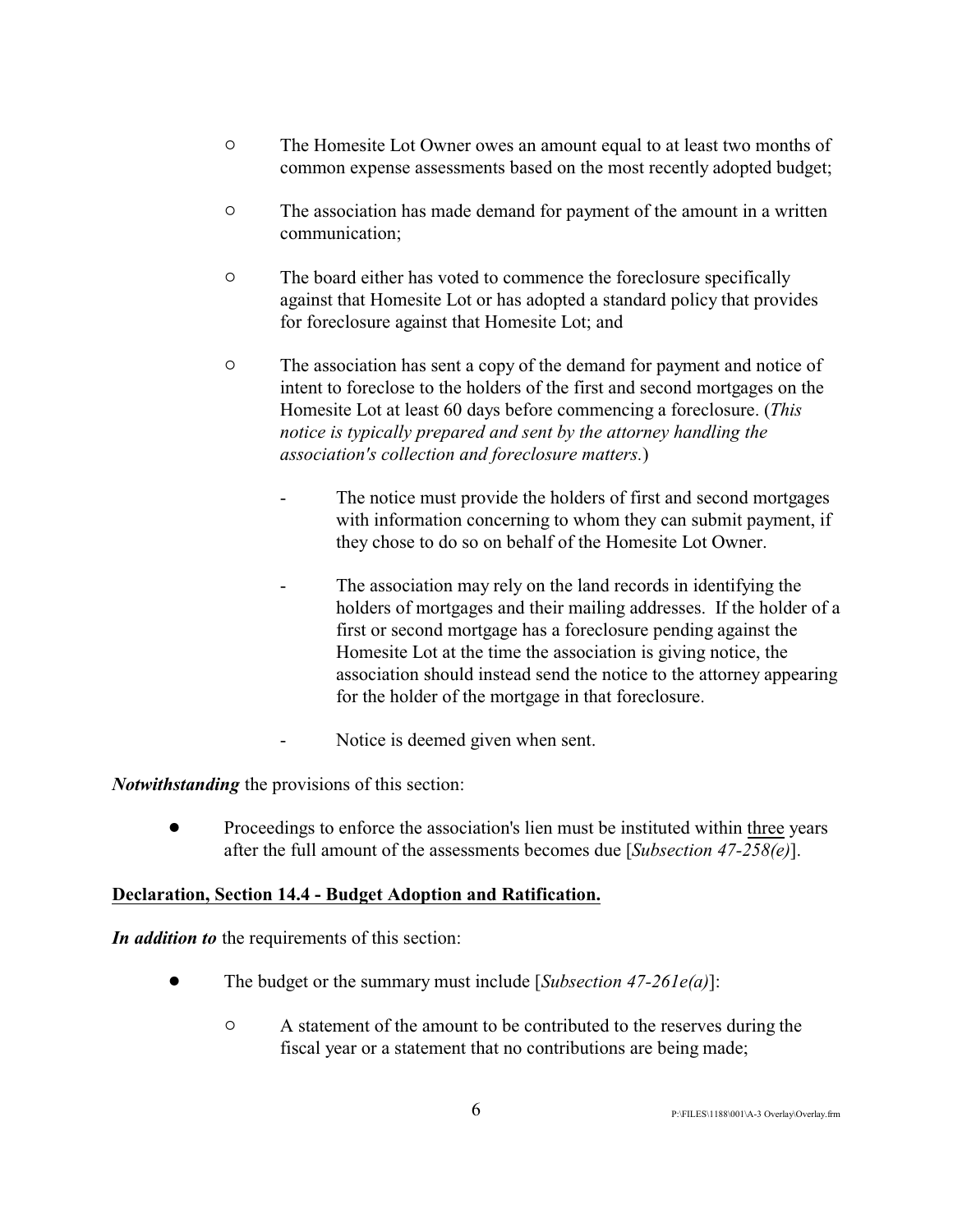- $\circ$  A statement of the current balance in the association's reserves; and
- $\circ$  A statement of the basis on which any reserves are calculated and funded.
- ! *Many associations find it to be more efficient to provide a complete copy of the budget, including notes, rather than just a summary.*
- ! The vote to approve or reject the budget may be taken either at a meeting of the Homesite Lot Owners or by a vote without a meeting. *See the comment to Bylaws Section 3.8 concerning votes taken without a meeting*.
- ! *See the comments to Bylaws Section 3.5 concerning when notice of the meeting is to be given*.

#### **Declaration, Section 14.5 - Ratification of Special Assessments.**

*Notwithstanding* the provisions of this section:

- The standard for when a vote must be taken on a special assessment has changed. If the total of all non-budgeted assessments during the current calendar year, including the assessment just adopted by the board, exceeds 15% of the current annual budget, the current special assessment must be ratified by the Homesite Lot Owners in the same manner as a budget under Declaration Section 14.4 **as modified by this overlay**, even if the current special assessment by itself is less than 15% of the current budget [*Subsection 47-261e(b)*].
- ! The board may determine, by a two-thirds vote, that a non-budgeted assessment is necessary to respond to an emergency [*Subsection 47-261e(b)*]. *This may require two board resolutions, one that declares an emergency and one that adopts the assessment.*
	- <sup>o</sup> The special assessment is effective immediately in accordance with the terms of the board resolution without a vote of the Homesite Lot Owners.
	- <sup>o</sup> The board must promptly provide notice of the emergency assessment to all Homesite Lot Owners.
	- <sup>o</sup> The board may spend the funds raised by the emergency special assessment only for the purposes described in the vote.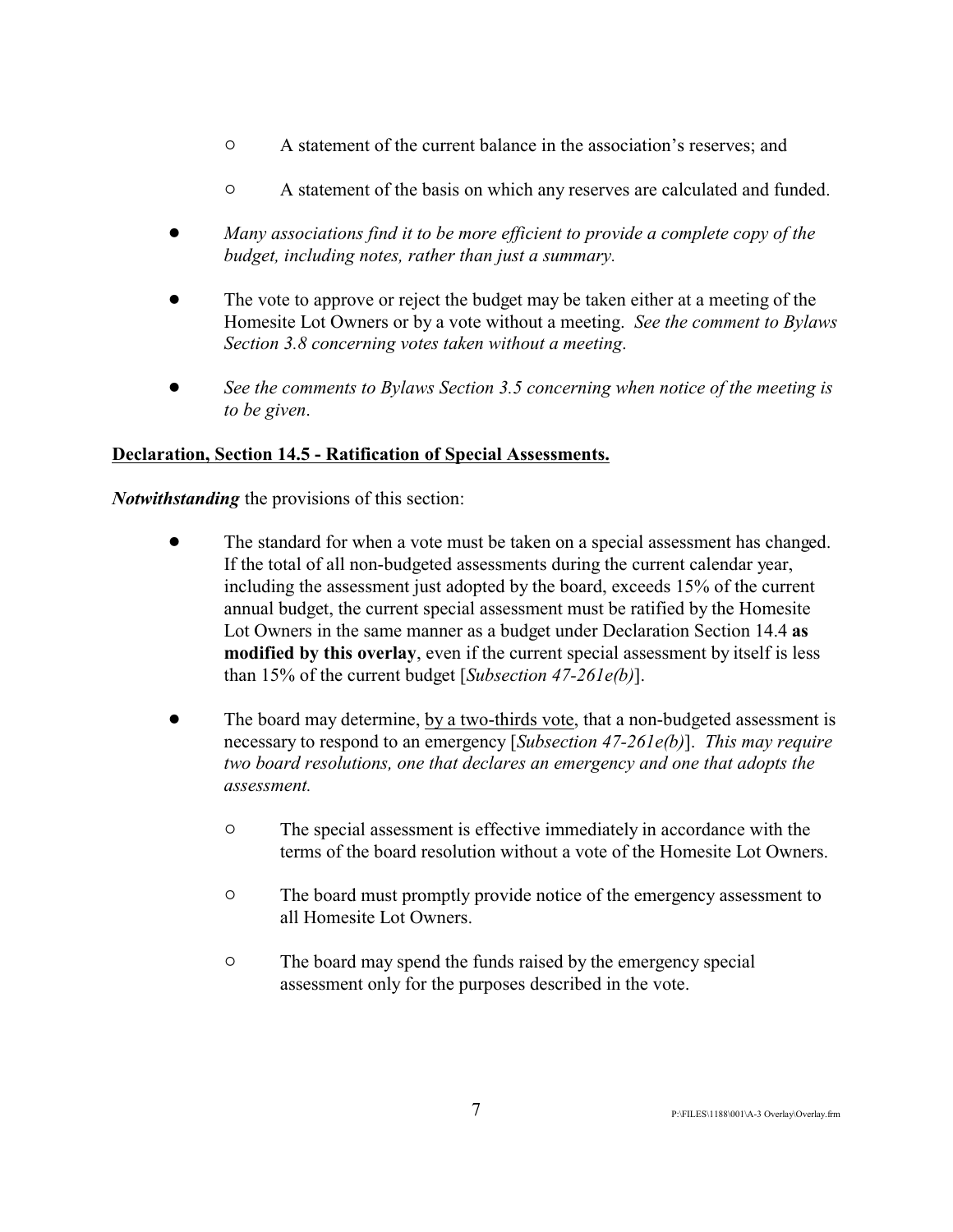#### **Declaration, Section 15.2 - Adoption of Rules.**

*Notwithstanding* the requirements of this section:

- The association may not prohibit display, on a Homesite Lot or on a limited common element adjoining a Homesite Lot, of the flag of this state, or signs regarding candidates for public or association office or ballot questions, but the association may adopt rules governing the time, place, size, number and manner of those displays [*Subsection 47-261b(d)*].
- ! Any rule regulating the flag of the United States must be consistent with federal law [*Subsection 47-261b(d)*].
- ! Homesite Lot Owners may peacefully assemble on the common elements to consider matters related to the common interest community, but the association may adopt rules governing the time, place and manner of those assemblies [*Subsection 47-261b(e)*].
- ! An association's internal business operating procedures need not be adopted as rules [*Subsection 47-261b(g)*].
- ! All of the rules must be reasonable [*Subsection 47-261b(h)*]. In determining reasonableness, a court will look at the following factors:
	- $\circ$  Whether the association had the authority to adopt the rule under Connecticut law or its governing documents; and
	- " Whether the rule is based on reasoned decision-making, or is arbitrary and capricious. In other words, if an owner challenged a rule in court, the association would be required show that it considered the issue and had reasons for adopting the rule in question.
- ! *When the board considers adopting or amending a rule, it must follow the procedures set out in the comments to Declaration Section 18.1 of this overlay*.
- ! No document provision or rule may prohibit or hinder the owner, lessee or sublessee of a Homesite Lot from attaching to an entry door or entry door frame of such Homesite Lot an object the display of which is motivated by observance of a religious practice or sincerely held religious belief. However, the association may adopt or enforce a document provision that, to the extent allowed by the first amendment to the United States Constitution and section 3 of the first article of the Constitution of the state, prohibits the display or affixing of an item on an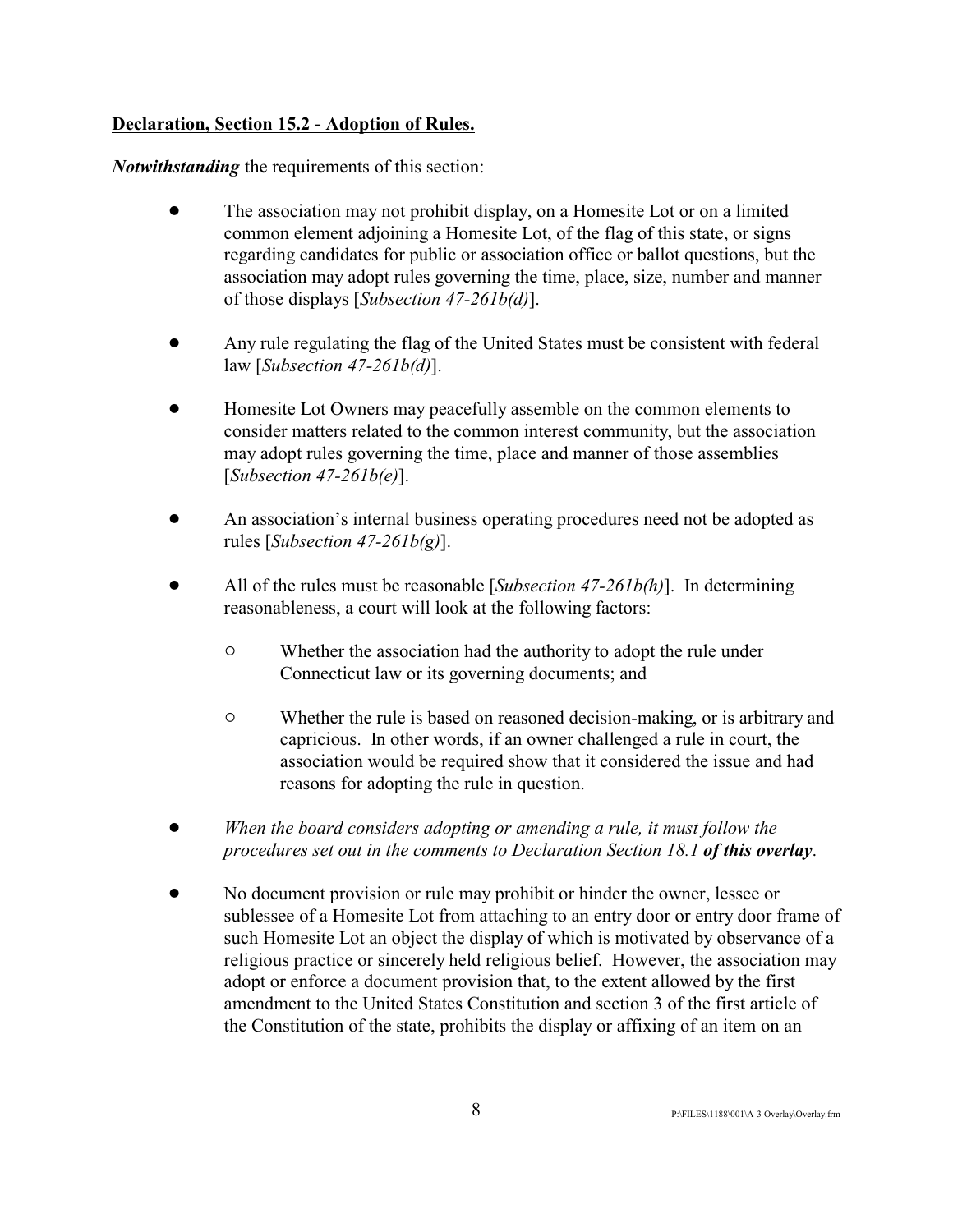entry door or entry door frame to the owner's, lessee's or sublessee's Homesite Lot when such item: [*Subsection 47-230a*]

- $\circ$  Threatens the public health or safety;
- $\circ$  Hinders the opening and closing of an entry door;
- $\circ$  Violates any federal, state or local law;
- $\circ$  Contains graphics, language or any display that is obscene or otherwise patently offensive;
- $\circ$  Individually or in combination with each other item displayed or affixed on an entry door frame has a total size greater than twenty-five square inches; or
- $\circ$  Individually or in combination with each other item displayed or affixed on an entry door has a total size greater than four square feet.

#### **Declaration, Article XVI - Insurance.**

*In addition to* the requirements of this article:

The association is required to carry fidelity insurance for anyone who either handles or is responsible for funds held or administered by the association, whether or not they receive compensation for their services. The insurance policy should name the association as the insured and should cover the maximum funds that will be in the custody of the association or its manager at any time while the policy is in force, and in no event less than the sum of three months' assessments plus reserve funds [*Subsection 47-255(a)(4)*].

#### **Declaration, Section 17.1 - Duty to Repair or Restore.**

! *See comment to Declaration Section 14.2 concerning common expenses attributable to fewer than all Homesite Lots.*

#### **Declaration, Section 18.1 - Right to Notice and Comment.**

*Notwithstanding* the requirements of this section:

Notice of a proposal to adopt or amend a rule must be given at least 10 days before the meeting at which the board will receive comments and vote [*Subsection 47-261b(a)*].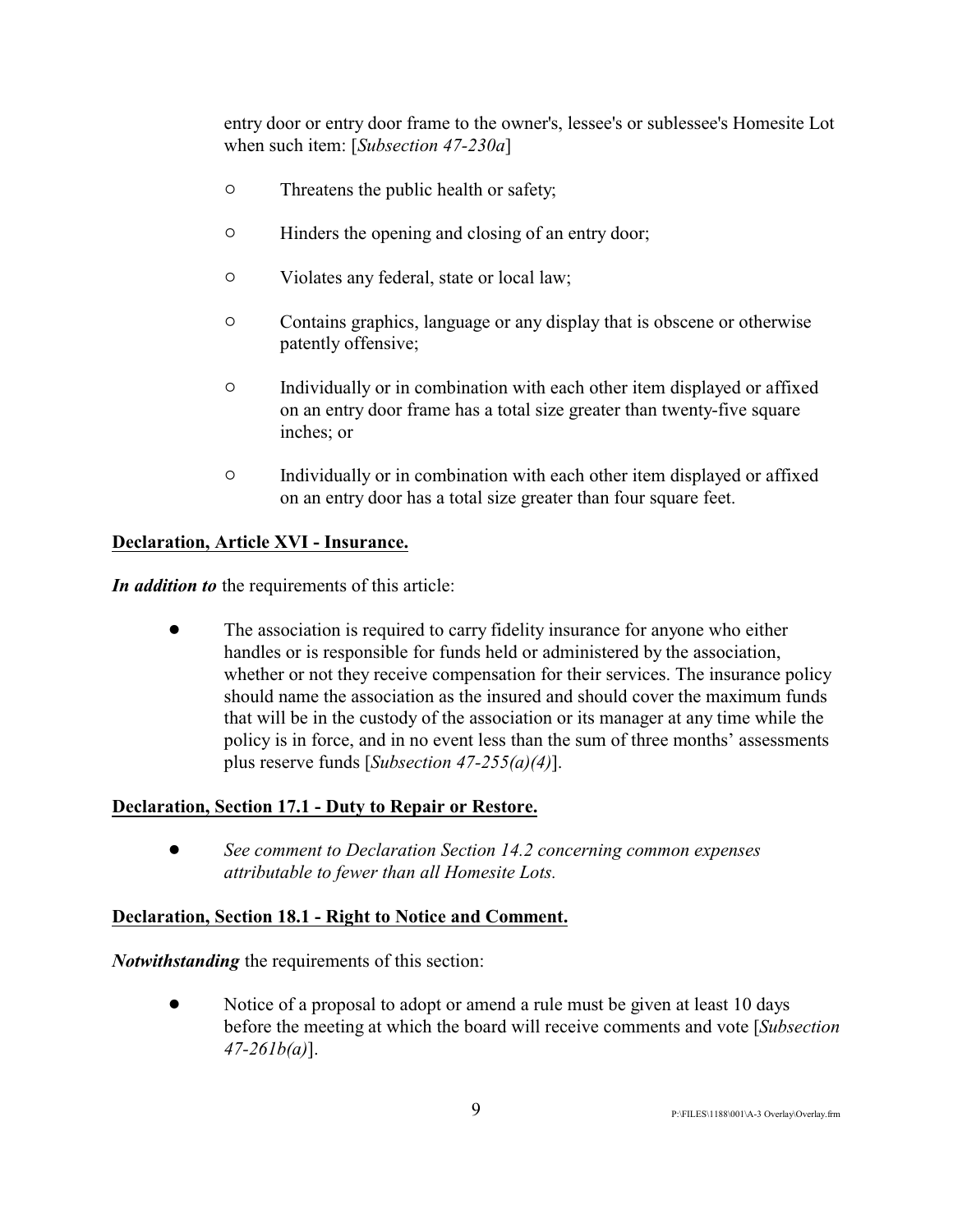- <sup>o</sup> The association must give notice to the Homesite Lot Owners in compliance with Bylaws Section 8.1 **as modified by this overlay**.
- " The notice must contain [*Subsection 47-261b(a)*]:
	- The text of the proposed change or amendment or of the provision being repealed;
	- The board's intention to adopt the proposed change or amendment; and
	- The date on which the board will act on the proposed change or amendment, after considering any comments from owners.
- $\circ$  Before the board votes it must receive and consider any comments submitted by the Homesite Lot Owners or made during the comment period [*Subsection 47-261b(a)(2)*].
- $\circ$  Following the adoption of an amendment or change, the association must notify the owners of its action and provide them with a copy of the amendment or change [*Subsection 47-261b(b)*].
- Notices of other proposed actions to which this section applies must be given at least five days before the meeting at which the board will receive comments and vote [*Subsection 47-250(b)(5)*].

#### **Declaration, Section 18.2 - Right to Notice and Hearing.**

*Notwithstanding* the requirements of this section:

- ! Before the association brings an action or institutes a proceeding against a Homesite Lot Owner, it must schedule a hearing before the board [*Subsection 47- 278(c)*].
	- $\circ$  The hearing must be held at a regular or special meeting of the board.
	- <sup>o</sup> The association must give notice to the Homesite Lot Owner at least 10 business days before the hearing.
	- <sup>o</sup> The notice to the Homesite Lot Owner must be in writing and be sent by certified mail, return receipt requested, and by regular mail. It must include: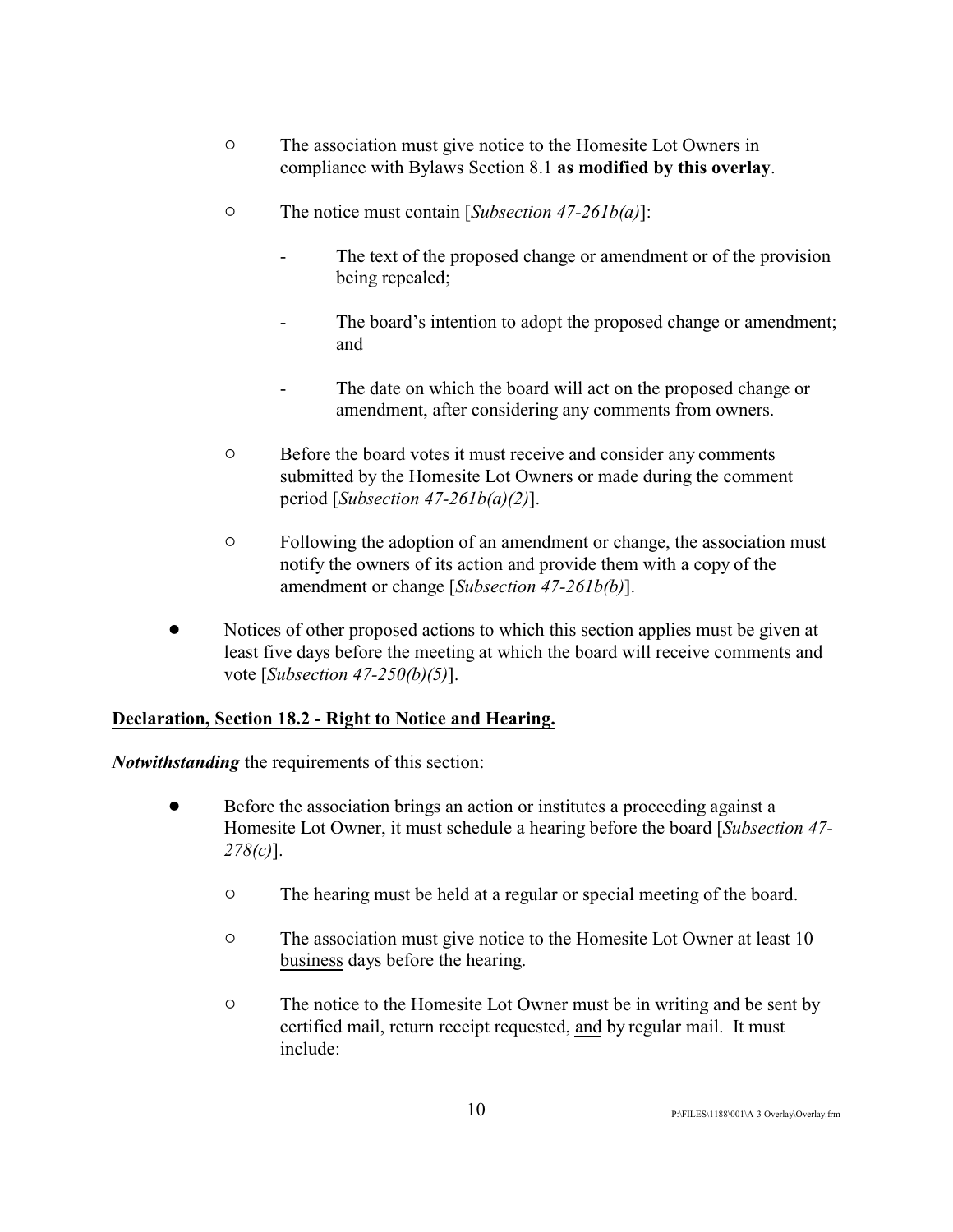- A statement of the nature of the claim against the Homesite Lot Owner, and
- The date, time, and place of the hearing.
- <sup>o</sup> At the hearing, the Homesite Lot Owner shall have the right to give oral or written testimony, either personally or through a representative.
- <sup> $\circ$ </sup> The board must consider the testimony of the Homesite Lot Owner before voting on whether to take action.
- <sup>o</sup> The board must make a decision on whether to take action and notify the Homesite Lot Owner within 30 days of the hearing by a written notice sent certified mail, return receipt requested, and by regular mail.
- $\circ$  Unless the board meeting at which the hearing will be held is included in a schedule given to the Homesite Lot Owners, the secretary or other officer specified in the bylaws must give notice of the board meeting to each director and to each Homesite Lot Owner [*Subsection 47-250(b)(5)*].
	- *See comments to Sections 2.8 and 2.9 of the Bylaws concerning notice of board meetings.*
- <sup>o</sup> The foregoing requirements for notice and hearing do not apply to an action brought by the association against a Homesite Lot Owner to foreclose a lien or to prevent immediate and irreparable harm. *Do not attempt to determine whether a certain situation falls under the immediate and irreparable harm category without the assistance a knowledgeable attorney.*
- " *The hearing procedure required by Subsection 47-278(c) may not apply to all of the situations covered by this section of your declaration. Nevertheless we recommend that you follow the procedures required by Subsection 47-278(c) whenever you hold a hearing. This way you will avoid any technical challenges to your decision later on.*
- ! A Homesite Lot Owner seeking to enforce a right granted or obligation imposed by CIOA or the documents against the association or against another Homesite Lot Owner, may submit a written request to the association for a hearing before the board [*Subsection 47-278(d)*].
	- $\circ$  This provision does not apply to claims made by or against the declarant.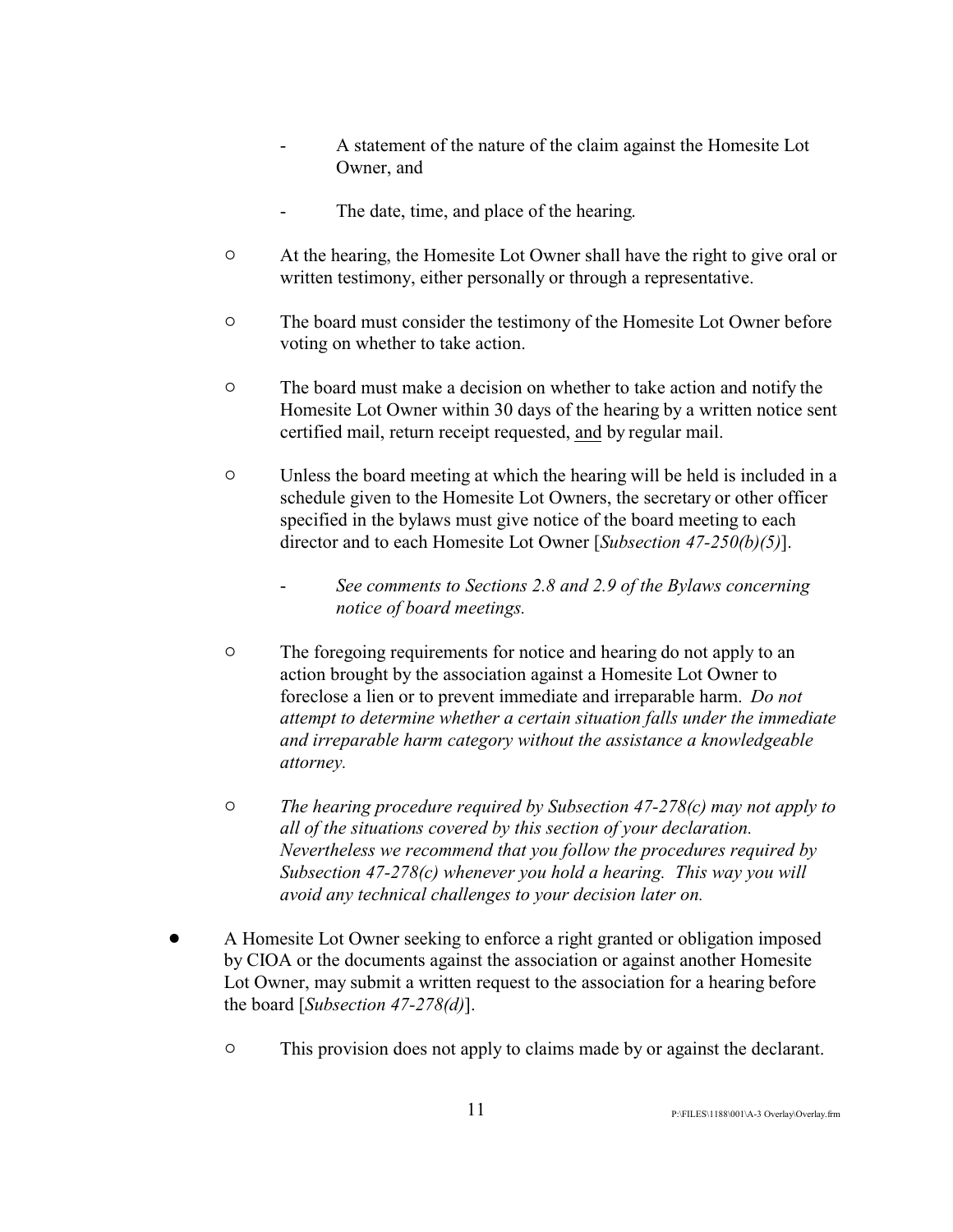- <sup>o</sup> The request for a hearing must be in writing and include a statement of the nature of the claim against the association or another Homesite Lot Owner.
- $\degree$  Within 30 days of receiving the request, the association must set a date for a hearing. The hearing must be scheduled on a date not more than 45 days after the association receives the request.
- $\circ$  The hearing must be held at a regular or special meeting of the board.
- <sup> $\circ$ </sup> The association must give notice to the requesting Homesite Lot Owner at least 10 business days prior to the hearing.
- <sup>o</sup> The notice must be in writing and be sent by certified mail, return receipt requested, and by regular mail. It must include the date, time, and place of the hearing.
- " *If the Homesite Lot Owner who requests the hearing is seeking to enforce a right against another Homesite Lot Owner, Subsection 47-278(d) does not require that the association give notice to the other Homesite Lot Owner or permit the other Homesite Lot Owner to participate in the hearing. Nevertheless, in many cases, the association will want to give notice of the hearing to the other unit owner and invite him or her to participate. That way, the board will have an opportunity to hear both sides of the story before it makes a decision and, if it decides to take action against the other Homesite Lot Owner, it will not have to call and hold another hearing before it acts.*
- <sup>o</sup> The board must make a decision and notify the requesting Homesite Lot Owner within 30 days of the hearing by a written notice sent certified mail, return receipt requested, and by regular mail.
- $\circ$  Unless the board meeting at which the hearing will be held is included in a schedule given to the Homesite Lot Owners, the secretary or other officer specified in the bylaws must give notice of the board meeting to each director and to each Homesite Lot Owner [*Subsection 47-250(b)(5)*].
	- *See comments to Sections 2.8 and 2.9 of the Bylaws concerning notice of board meetings.*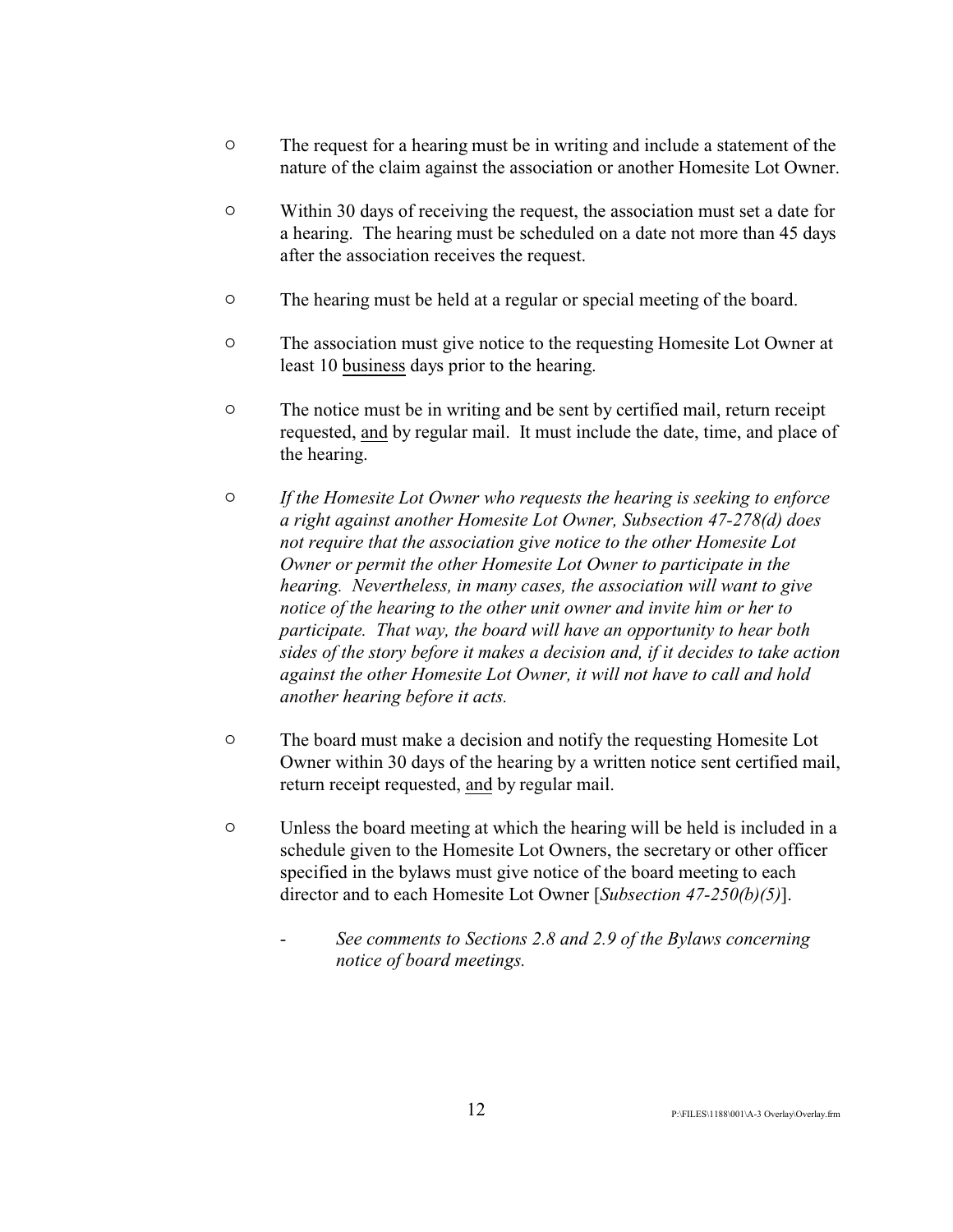#### **Declaration, Section 19.1 - Access.**

*Notwithstanding* anything contained in this section or anything else contained in the declaration or bylaws:

• Meetings of the board or of a committee authorized to act for the association must be open to Homesite Lot Owners and to any person whom a Homesite Lot Owner designates as his or her personal representative, except when the board meets in executive session [*Subsection 47-250(b)(1)*].

#### **Declaration, Section 19.2 - Notice.**

*Notwithstanding* anything contained in this section:

! *See comments to Bylaws Sections 2.8, 2.9, and 8.1 concerning the giving of notice.*

#### **Declaration, Section 19.3 - Executive Sessions.**

*Notwithstanding* anything contained in this section or anything else contained in the declaration or bylaws:

- The board and any committees authorized to act for the association may hold an executive session only during a regular or special meeting [*Subsection 47- 250(b)(1)*].
- The board or a committee authorized to act for the association may meet in executive session only to do the following [*Subsection 47-250(b)(1)*]:
	- $\circ$  Consult with the association's attorney about legal matters;
	- " Discuss existing or potential litigation, mediation, arbitration, or administrative proceedings;
	- $\circ$  Discuss labor or personnel matters;
	- " Discuss contracts, leases, and other commercial transactions to purchase or provide goods or services currently being negotiated, including the review of bids or proposals, if premature general knowledge of those matters would place the association at a disadvantage; or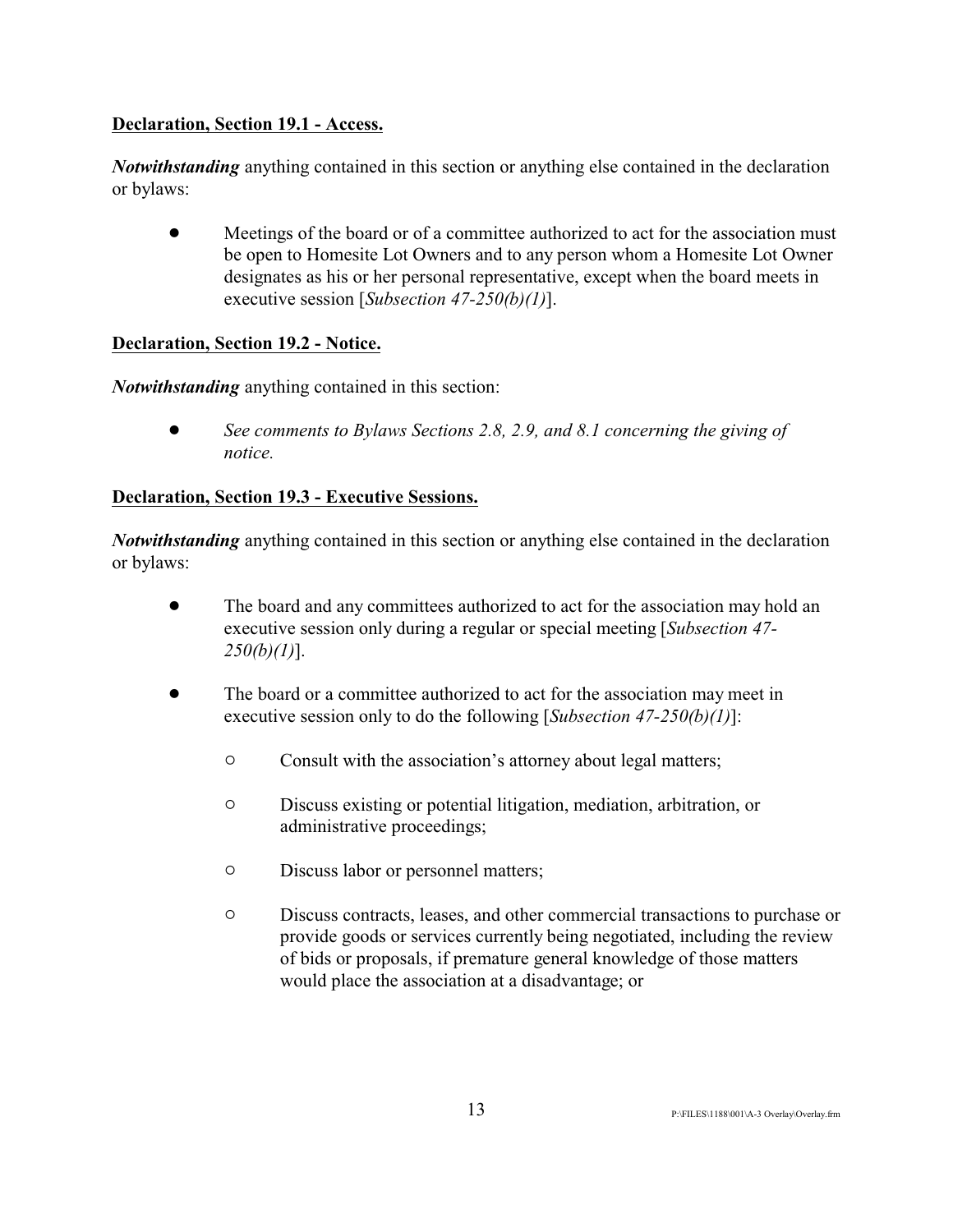- $\circ$  Prevent public knowledge of the matter to be discussed if the board or committee determines that public knowledge would violate the privacy of any person.
- ! No final vote or action may be taken during an executive session [*Subsection 47- 250(b)(1)*].

### **Declaration, Article XX - Executive Board.**

*Notwithstanding* the requirements of this section:

- ! The board may fill a vacancy in its membership only for the shorter of [*Subsection 47-245(b)(3)*]:
	- $\circ$  Until the next regularly scheduled election of directors; or
	- $\circ$  Until the end of the term of the vacant directorship.

### **Declaration, Article XXI - Maintenance, Repair, and Replacement.**

- ! *Sections 21.2, 21.3, 21.4, and 21.6 may establish maintenance standards as described in Subsection 47-257(e) of CIOA. They should be disclosed in resale certificates* [*47-270(a)(17)*].
	- " *See also the comment to Declaration Section 14.2 concerning the assessment of common expenses related to failure to observe maintenance standards.*

#### **Declaration, Section 21.8 - Repairs Resulting from Negligence.**

! *See comments to Declaration Section 14.2 concerning repairs resulting from negligence.*

#### **Declaration, Article XXII - Right to Assign Future Income.**

*Notwithstanding* the requirements of this article:

! The association must give all Homesite Lot Owners written notice of the terms of any loan the association enters into, whether or not the loan is secured by a pledge of future common charges [*Subsection 47-261e(d)*].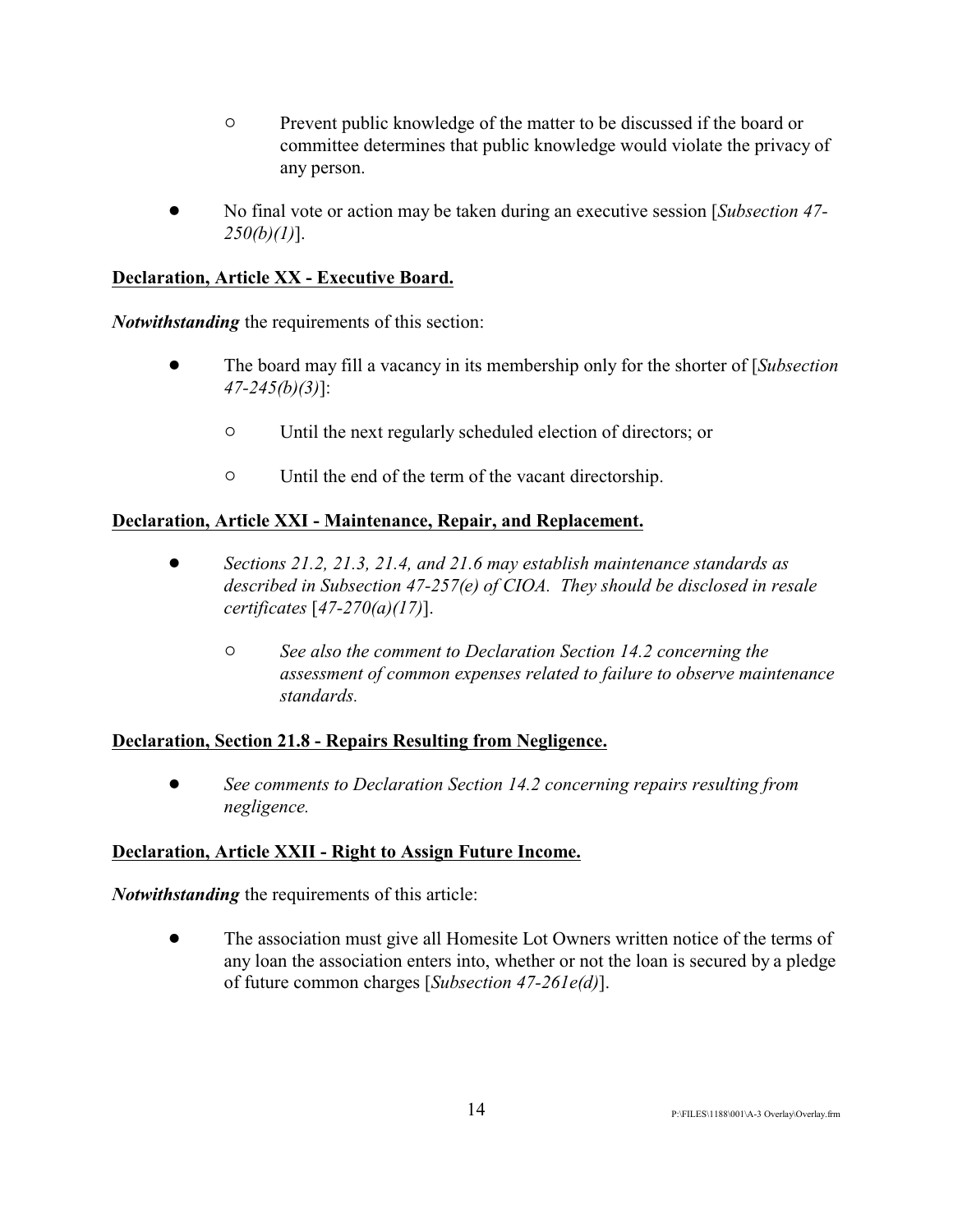- <sup>o</sup> The notice must set out the amount and terms of the loan and the estimated effect of the loan on any common expense assessment, including special assessments.
- <sup>o</sup> The Homesite Lot Owners must be given an opportunity to submit written comments to the board concerning the loan.
- <sup>o</sup> The notice must be sent at least 14 days before the loan closes and in sufficient time to allow the board to consider any comments from the Homesite Lot Owners.

#### **Declaration, Section 24.1 - Required Approvals. Architectural Review Board; and Section 24.2 - Exterior Appearance.**

! *See the comments to Declaration Section 15.2 concerning adoption of rules regulating flags, signs, and religious displays.*

### **Declaration, Section 24.9 - Violations.**

! *See the comments to Declaration Section 18.2 concerning notice and hearing.* 

### **Declaration, Section 25.3 - Waiver.**

! *See the comments to Bylaws Section 2.2 concerning the board enforcing a right or compromising a claim.*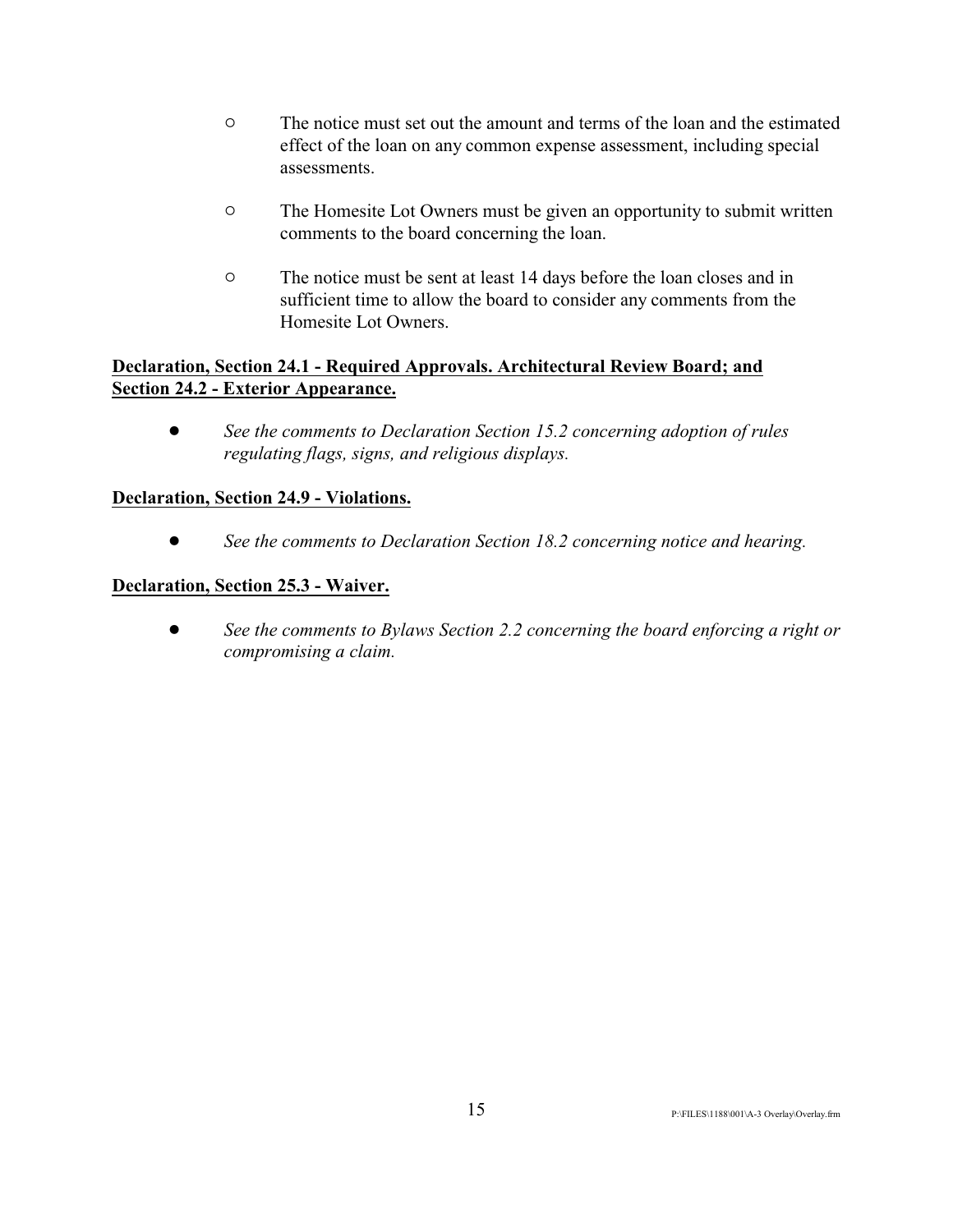#### **BYLAWS**

#### **Bylaws, Section 2.2 - Powers and Duties.**

*In addition to* the requirements of this section:

- The board must promptly provide notice to the Homesite Lot Owners of legal proceedings in which the association is a party [*Subsection 47-244(c)*]. Legal proceedings include lawsuits in which the association is a plaintiff or defendant and administrative proceedings, such as complaints filed with the Connecticut Commission on Human Rights and Opportunities or applications before a local planning and zoning commission. However, the association is not required to give notice of the following types of proceedings:
	- " Actions to enforce the rules of the association. *This exclusion does not extend to actions to enforce the declaration or bylaws.*
	- $\circ$  Foreclosures brought by the association to collect unpaid common charges.
	- $\circ$  Foreclosures brought by the holder of a mortgage on a Homesite Lot.
- The board has the power to decide whether enforcement action is necessary and when to compromise claims [*Subsection 47-244(g*)].
	- $\circ$  The board has no duty to take enforcement action if it determines that:
		- The association's legal position does not justify further action [*Subsection 47-244(g)(1)*];
		- The covenant, restriction or rule at issue either is inconsistent with applicable law, or a court is likely to conclude that it is inconsistent with law [*Subsection 47-244(g)(2)*];
		- Even though a violation may exist or may have occurred, it is not so material that a reasonable person would object or it does not justify expending association resources [*Subsection 47-244(g)(3)*]; or
		- It is not in the association's best interest to take action [*Subsection 47-244(g)(4)*].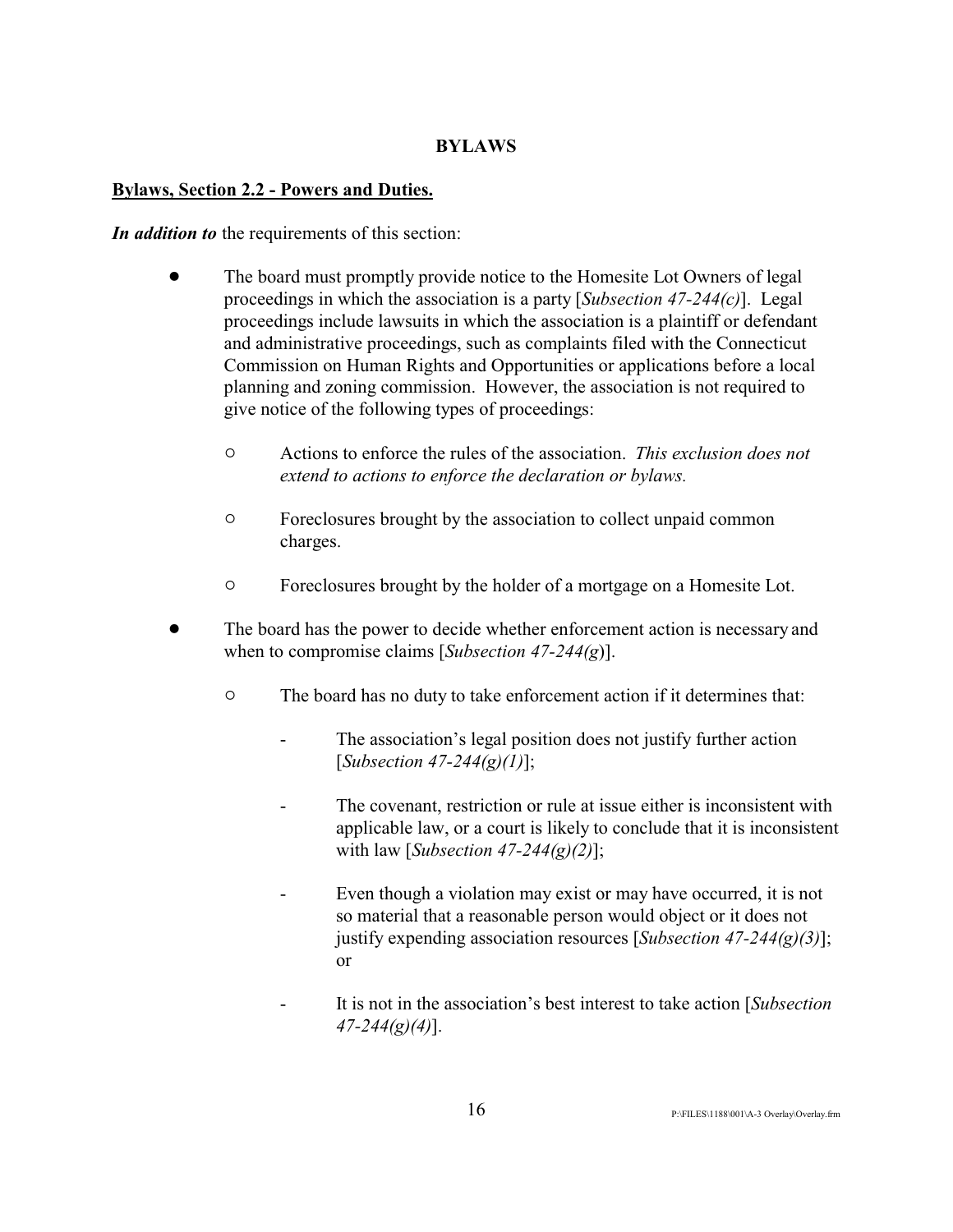- <sup>o</sup> The board's decision not to pursue enforcement under one set of circumstances does not prevent the board from taking action under another set of circumstances [*Subsection 47-244(h)*].
	- If the association decides not to act in one case, it is not forever barred from taking action in a later case [*Subsection 47-244(h)*].
- <sup>o</sup> The board may not be arbitrary or capricious in taking enforcement action [*Subsection 47-244(h)*].
	- There must be some factor that distinguishes one set of circumstances from another, which led to the board taking action in one case but not the other.
	- The minutes of the meeting at which an association decides whether to take action or compromise a claim, or the written resolution itself, should set forth the reasons on which the board based its decision.
	- If the association is facing or has faced a similar situation in which it reached a different decision of whether to proceed, then the resolution should set out what distinguishes the two situations from each other.
- ! The board may suspend any right or privilege of a Homesite Lot Owner who fails to pay an assessment, but may not [*Subsection 47-244(a)(19)*]:
	- $\circ$  Deny a Homesite Lot Owner or other occupant access to the owner's Homesite Lot or its limited common elements;
	- $\circ$  Suspend a Homesite Lot Owner's right to vote or participate in meetings of the association;
	- " Prevent a Homesite Lot Owner from seeking election as a director or officer of the association; or
	- $\circ$  Withhold services provided to a Homesite Lot or a Homesite Lot Owner by the association if the effect of withholding the service would be to endanger the health, safety or property of any person.
- ! *See comment to Declaration Section 15.2 concerning the adoption of rules*.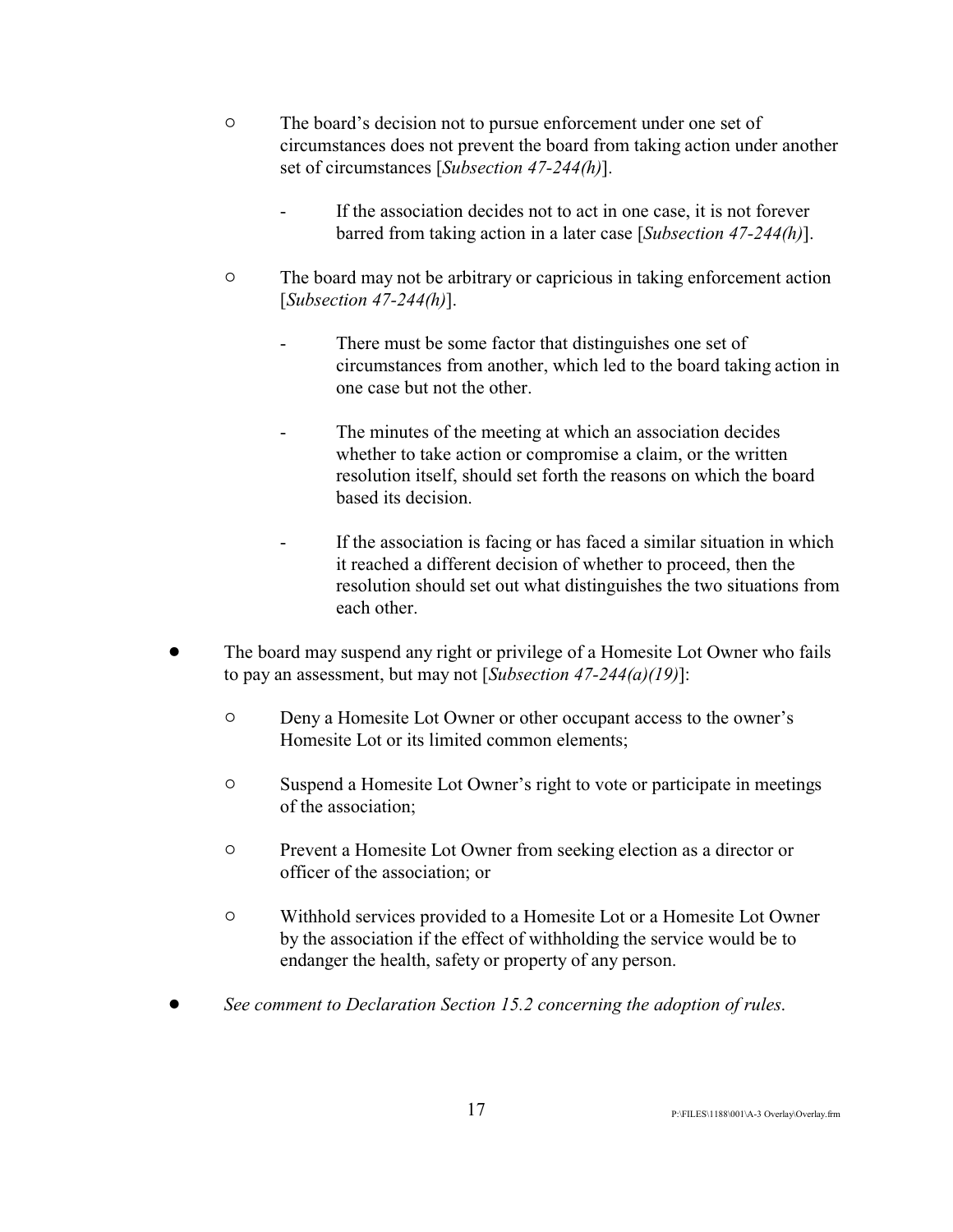*Notwithstanding* the provisions of Subsection *2.2(u)*:

Whenever a committee is authorized to act for the association, as opposed to making recommendations to the board, that committee's meetings are subject to the same requirements as are board meetings [*Subsection 47-250(b)*].

*Notwithstanding* the provisions of Subsection *2.2(v)*:

! *See comment to Declaration Section 14.5 concerning the ratification of special assessments*.

# **Bylaws, Section 2.3 - Standard of Care.**

*Notwithstanding* the requirements of this section:

- ! Officers and members of the board not appointed by a declarant shall exercise the degree of care and loyalty to the association required of an officer or director of a corporation organized under Chapter 602 of the Connecticut General Statutes, [The Connecticut Revised Nonstock Corporation Act] and are subject to the conflict of interest rules governing directors and officers under Chapter 602. The standards of care and loyalty described in this section apply regardless of the form in which the association is organized [*Subsection 47-245(a)*].
- ! No person shall provide or offer to any director or a person seeking election as a director, and no director or person seeking election as a director shall accept, any item of value based on any understanding that the vote, official action or judgment of such director or person seeking election would be or has been influenced thereby [*Subsection 47-245(j*].

# **Bylaws, Section 2.5 - Manager.**

*Notwithstanding* the requirements of this section:

! No manager shall campaign for any person seeking election as a director [*Subsection 47-245(k)*].

# **Bylaws, Section 2.6 - Removal of Members of the Executive Board.**

*Notwithstanding* the requirements of this section:

• A director elected by the Homesite Lot Owners may be removed with or without cause if the number of votes cast in favor of removal exceeds the number of votes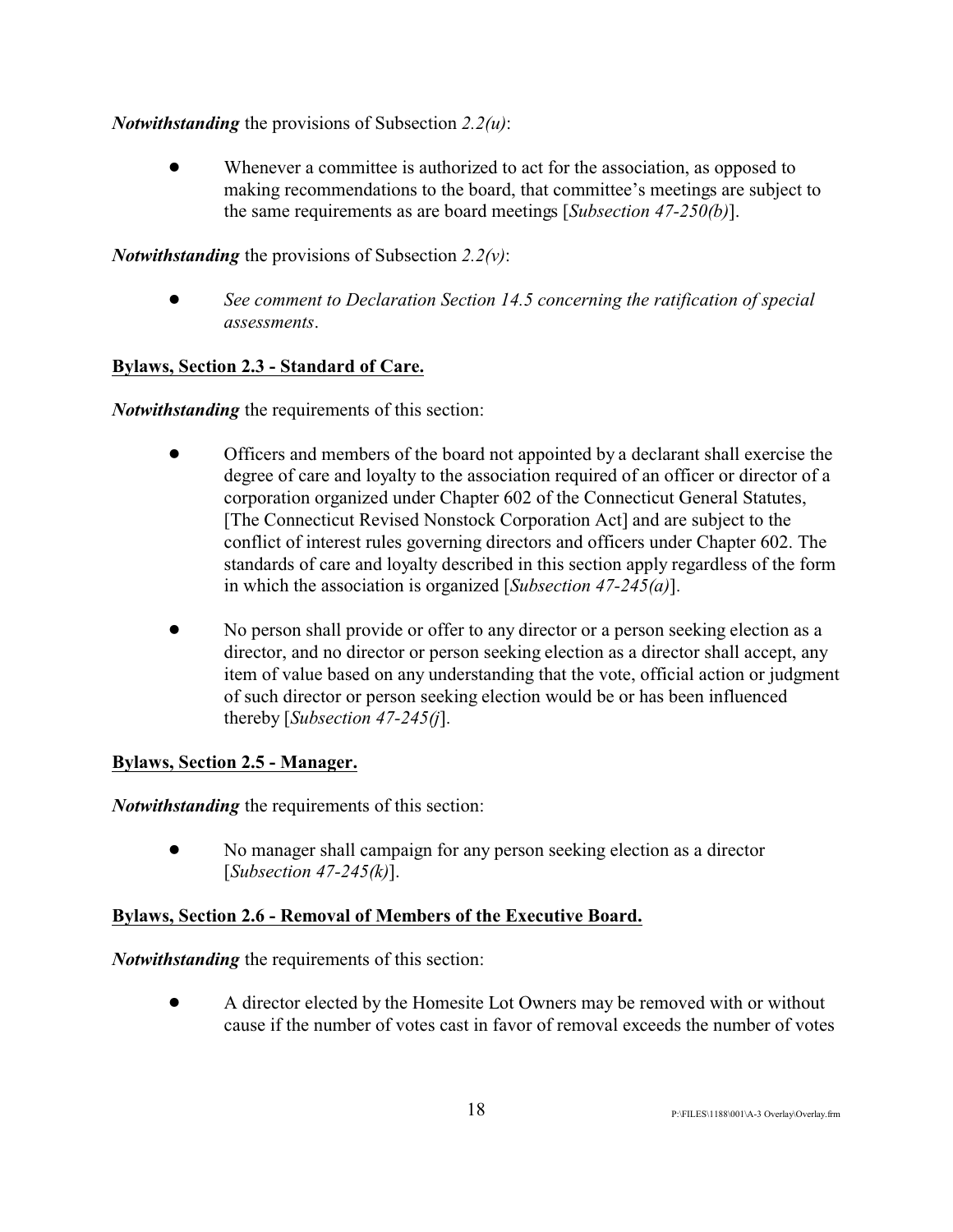cast in opposition to removal. The vote may be taken either at a meeting or by ballot without a meeting [*Section 47-261d(a)*].

- ! *See comment to Bylaws Section 3.8 concerning votes taken without a meeting.*
- ! If the vote is taken at a meeting, the director being considered for removal must have a reasonable opportunity to speak before the vote is taken. If the vote is taken by ballot without a meeting, the director being considered for removal must be given a reasonable opportunity to deliver information to the Homesite Lot Owners as provided in Subsection 47-252(d) of CIOA [*Section 47-261d(b)*].
- The Homesite Lot Owners may not consider whether to remove a director unless that subject was listed in the notice of meeting [*Section 47-261d(a)*].
- ! *Section 47-261d contains additional provisions relating to associations where the officers are elected by the Homesite Lot Owners, rather than by the executive board. Since your documents do not permit the direct election of officers by the Homesite Lot Owners, these provisions do not apply.*

### **Bylaws, Section 2.7 - Vacancies.**

! *See the comment to Declaration Article XX concerning how vacancies on the board are to be filled*.

#### **Bylaws, Section 2.8 - Organizational Meeting; and Section 2.9 - Meetings.**

*In addition to* the requirements of these sections:

- ! The board must meet at least two times per year [*Subsection 47-250(b)(3)*].
- The board may meet by telephonic, video or other conferencing process if the following occur [*Subsection 47-250(b)(7)*]:
	- <sup>o</sup> The notice of the meeting must state the conferencing process to be used and provide information explaining how Homesite Lot Owners may participate in the conference directly or by meeting at a central location or conference connection; and
	- <sup> $\circ$ </sup> The process provides all Homesite Lot Owners the opportunity to hear or perceive the discussion and comment on any matter affecting the common interest community or the association during Homesite Lot Owner comment periods.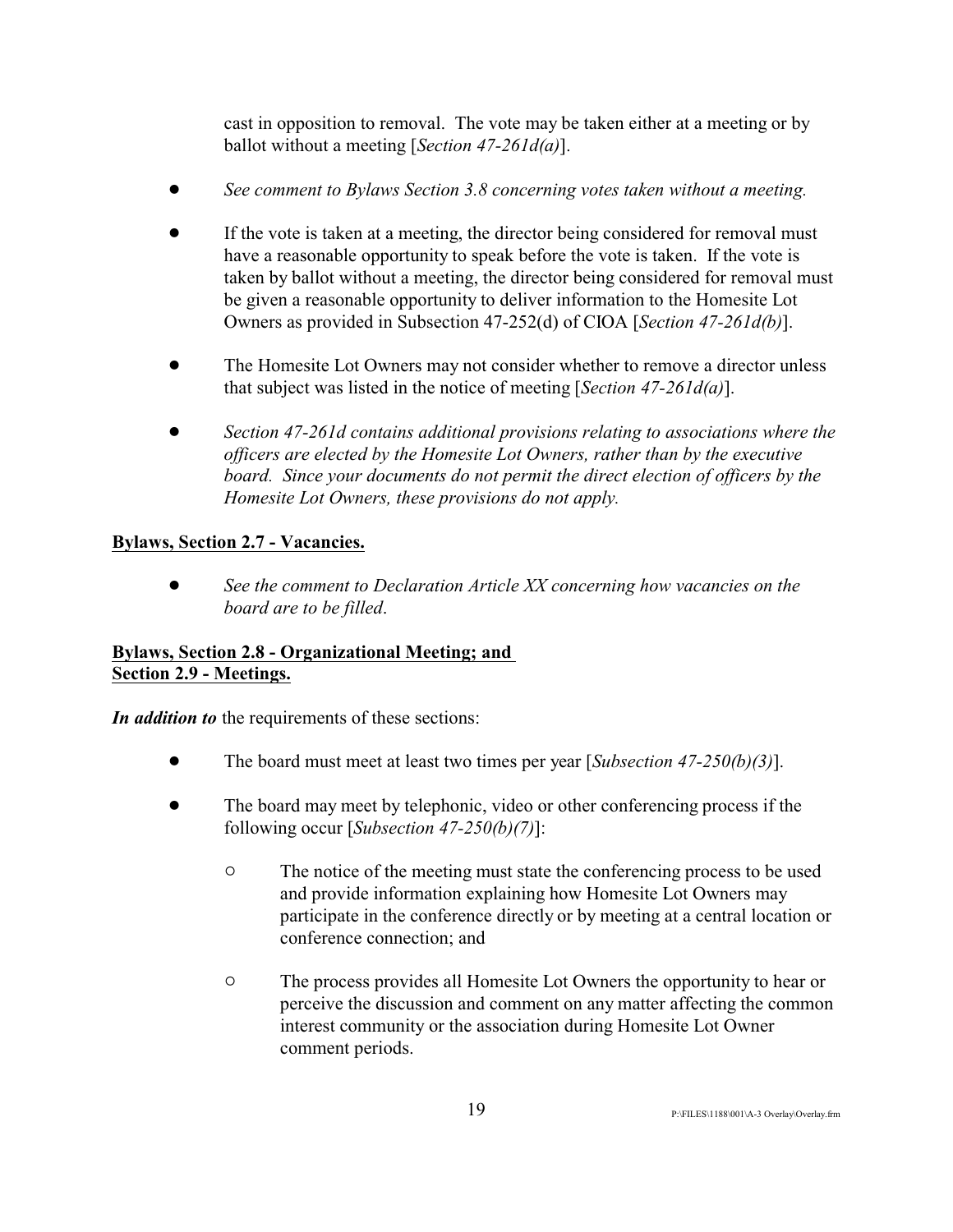- " *If you are not familiar with the legal and technical procedures for holding meetings by teleconference, do not attempt this without advice.*
- ! Instead of meeting, the board may act by not less than two-thirds consent of all board members as documented in a record authenticated by its members, noting the consent or nonconsent of each board member. The secretary must promptly give notice to all Homesite Lot Owners of any action taken by not less than twothirds consent of all board members [*Subsection 47-250(b)(9)*].
	- " *See comments to Bylaws Section 2.15 concerning board actions without a meeting.*

*Notwithstanding* the requirements of these sections:

- Unless a meeting of the board or a committee authorized to act for the association is included in a schedule given to the Homesite Lot Owners, the secretary or other officer specified in the bylaws must give notice of each board meeting to each director and to each Homesite Lot Owner [*Subsection 47-250(b)(5)*].
	- " *A committee is authorized to act for the association when it can exercise one or more of the powers listed in Bylaws Section 2.2 or Section 47-244 of CIOA. A committee is not authorized to act for the association if it only makes recommendations to the board or implements decisions made by the board*.
	- <sup>o</sup> The notice must be given at least five days before the meeting and state the time, date, place and agenda of the meeting.
	- $\circ$  If, at the meeting, the board will vote on a change in the rules, additional notice must be given. *See comment to Declaration Section 18.1 concerning procedures for adopting or amending a rule.*
	- <sup>o</sup> If a schedule of meetings has already been distributed to the Homesite Lot Owners, the association must make copies of the meeting agenda reasonably available to Homesite Lot Owners who wish to obtain it at least 48 hours prior to a meeting.
- ! If any materials are distributed to the board or a committee authorized to act for the association before the meeting, the board or committee must at the same time make copies of those materials reasonably available to Homesite Lot Owners. This requirement excludes copies of unapproved minutes and materials that are to be considered in executive session [*Subsection 47-250(b)(6)*]. *The statute does*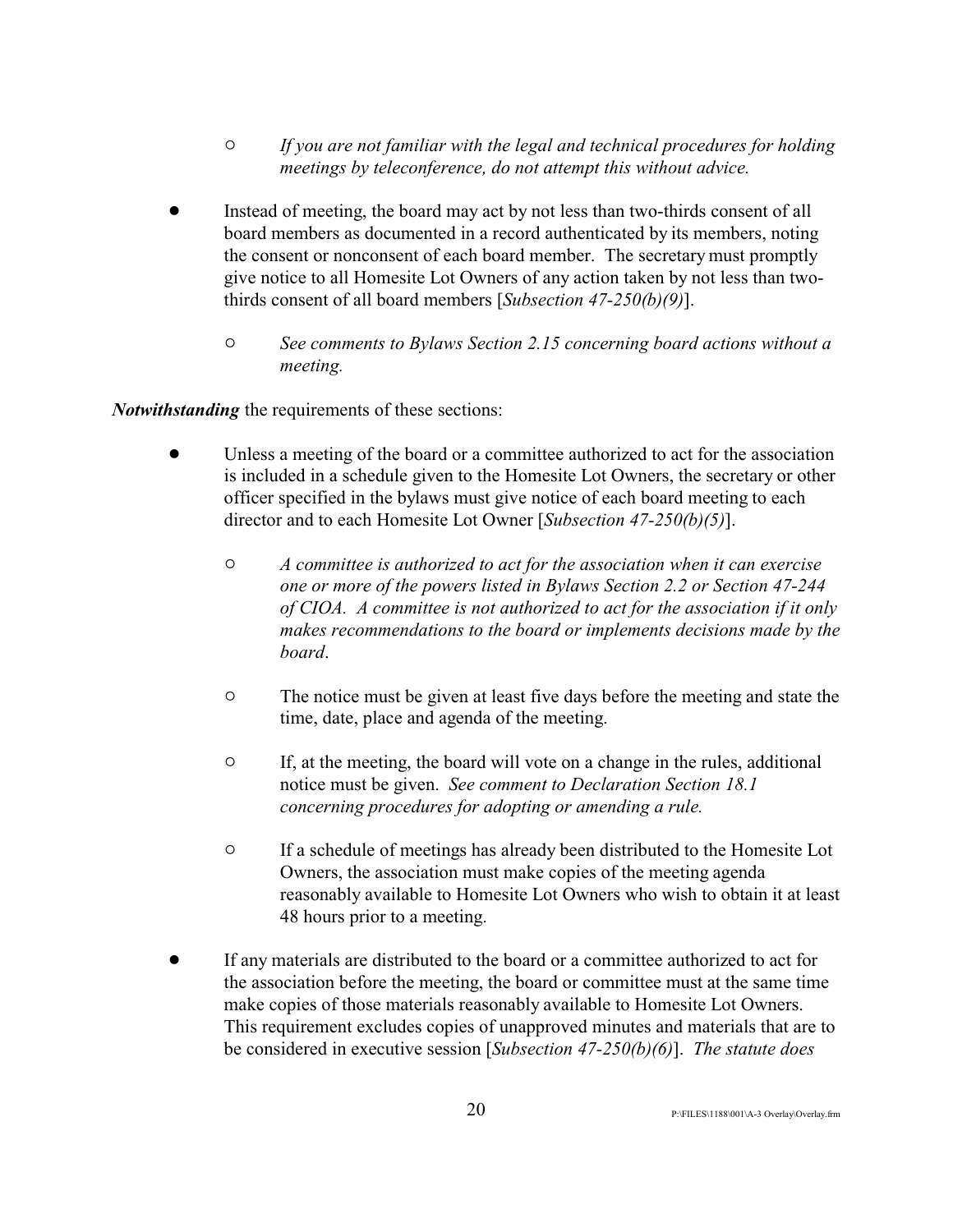*not state what the association must do to make copies "reasonably available to Homesite Lot Owners." We recommend that the association make extra copies which can be picked up by the Homesite Lot Owners at the community and also mail or email copies to Homesite Lot Owners who request them.*

- ! At each board meeting, or a meeting of a committee authorized to act for the association, the board or committee shall provide a reasonable opportunity for Homesite Lot Owners to comment regarding any matter affecting the common interest community and the association [*Subsection 47-250(b)(4)*]. *The board can adopt reasonable rules and procedures prohibiting Homesite Lot Owners from interrupting the regular conduct of business and the time of other speakers, setting reasonable limits on the number of speakers at any one meeting and the repetitiveness of Homesite Lot Owner comments, and limiting the total time the Homesite Lot Owner comment period may consume during any one meeting.*
- ! *See the comments to Declaration Sections 19.1 and 19.3 concerning open meetings and executive sessions.*

# **Bylaws, Section 2.11 - Waiver of Notice.**

*Notwithstanding* the requirements of this section:

! A director may waive notice to himself or herself only. A director may not waive notice of a board meeting to Homesite Lot Owners [*Subsection 47-250(b)(5)*].

#### **Bylaws, Section 2.12 - Quorum of Board Members.**

*Notwithstanding* the requirements of this section:

- A quorum of the board is present for purposes of determining the validity of any action taken at a meeting of the board only if individuals entitled to cast a majority of the votes on that board are present at the time a vote regarding that action is taken [*Subsection 47-251(b)*].
- If a quorum is present when a vote is taken, the affirmative vote of a majority of the directors present is the act of the board unless a greater vote is required by the declaration or bylaws [*Subsection 47-251(b)*].

#### **Bylaws, Section 2.13 - Fidelity Bonds.**

! *See the comments to Declaration Article XVI concerning fidelity insurance.*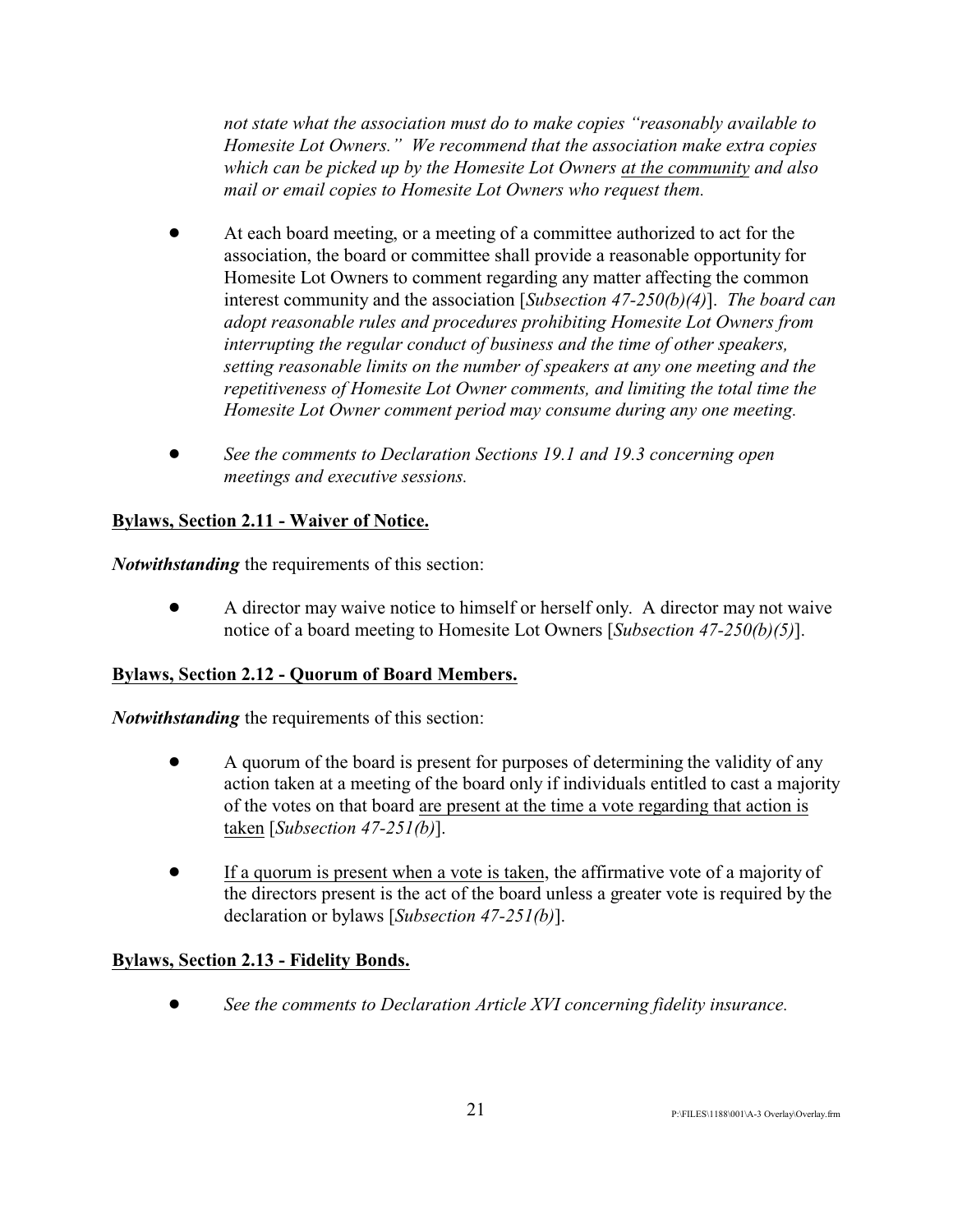#### **Bylaws, Section 2.15 - Consent to Corporate Action.**

*Notwithstanding* the requirements of this section:

- CIOA was amended in 2015 to permit boards to act without holding a meeting provided at least two-thirds of all directors consent to an action [*Subsection 47- 250(b)(9)*].
- ! If the board decides to act without a meeting by not less than two-thirds consent rather than by unanimous consent, then it should do the following:
	- $\circ$  At the direction of the president, or, in the absence or unavailability of the president, the vice president, the secretary shall give a notice to all of the directors that contains:
		- A statement of the action or actions proposed to be approved by the directors without a meeting;
		- A request that each director indicate consent or nonconsent to each action in a writing or electronic communication authenticated by such director;
		- A deadline by which such authenticated written or electronic communications must be received; and
		- An address or addresses, electronic or otherwise, to which such written or electronic communications must be sent.
	- " Upon the passing of the deadline, the secretary shall file the following with the minutes of the board:
		- A copy of the notice, together with proof of the giving of the notice;
		- The written or electronic communications containing the authenticated consents of those directors who consented to one or more of the proposed actions;
		- Any other communications received from the directors in response to the notice, including, but not limited to, any responses from directors who did not consent to one or more of the proposed actions; and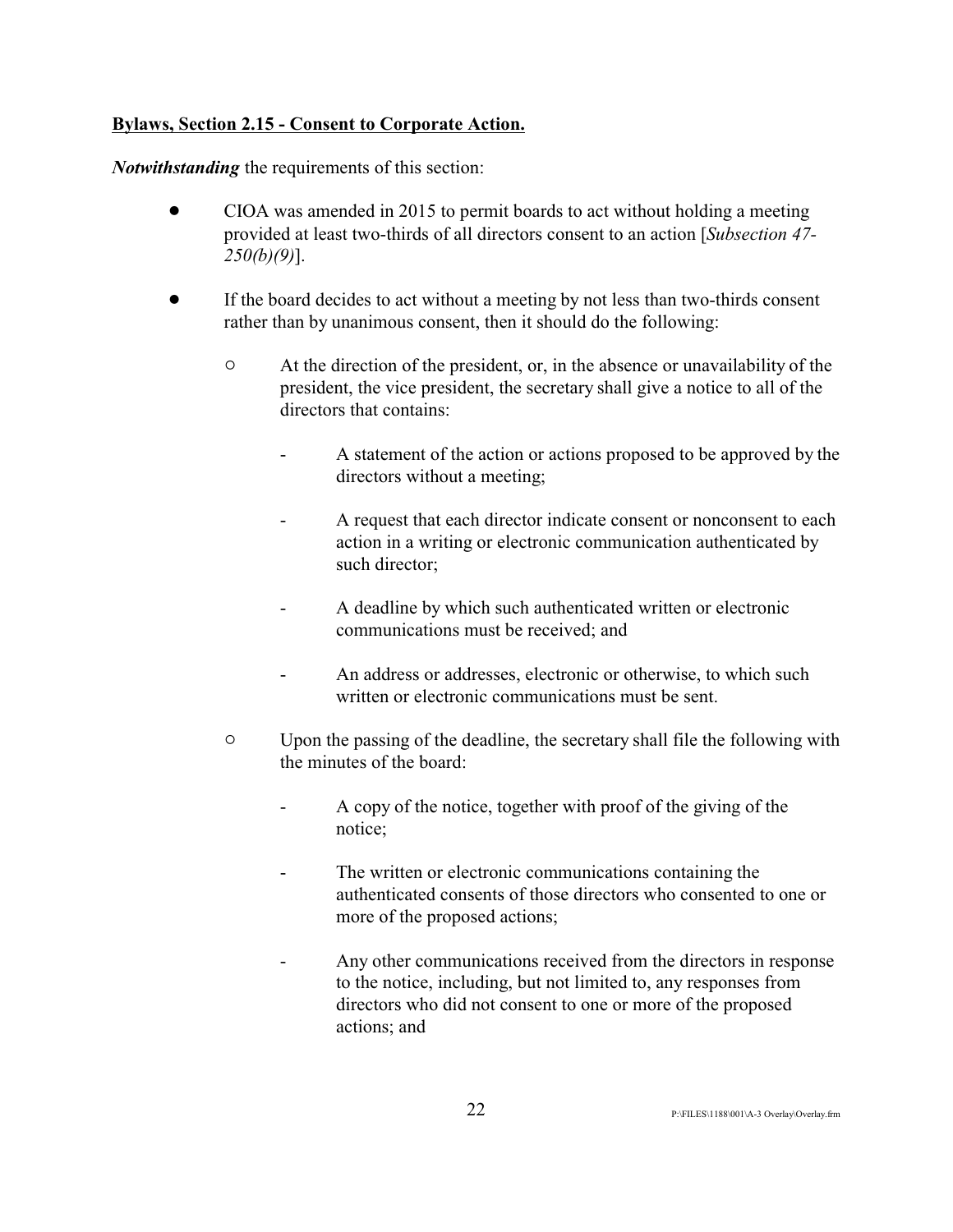- The names of those directors who did not respond to the notice.
- $\circ$  If, by the deadline set out in the notice, the association has received written or electronic communications containing the authenticated consents of at least two-thirds of all of the directors to one or more of the proposed actions, then such consents shall constitute the approval of the board of such action or actions with the same force and effect as if the action consented to had been adopted at a meeting.

*In addition to* the requirements of this section:

- ! If the board acts by not less than two-thirds consent of all board members, the secretary must promptly give notice to all Homesite Lot Owners of the action [*Subsection 47-250(b)(9)*].
- The board may not act without a meeting on any matter for which notice and comment is required until the association has given at least 10 days advance notice of the proposed action to the Homesite Lot Owners as required by the notice and comment provisions of Declaration Section 18.1 **as modified by this overlay**, and has circulated any comments it receives to all of the directors at or before the time when they are asked to consent to the action.
- The board may not act without a meeting on any matter for which notice and hearing is required until the association has given at least 10 business days advance notice of the hearing and held the hearing during a regular or special meeting of the board as required by the notice and hearing provisions of Declaration Section 18.2 **as modified by this overlay**.

#### **Bylaws, Section 3.1 - Annual Meeting.**

*In addition to* the requirements of this section:

! Homesite Lot Owners shall be given a reasonable opportunity at any Homesite Lot Owners' meeting to comment regarding any matter affecting the common interest community or the association. This Homesite Lot Owner right to comment is not limited to the items on the agenda of the meeting. Ordinarily, it can be best accomplished by a separate Homesite Lot Owner comment period [*Subsection 47-250(a)(4)*]. *The association may adopt reasonable rules and procedures prohibiting Homesite Lot Owners from interrupting the regular conduct of business and the time of other speakers, setting reasonable limits on the number of speakers at any one meeting and the repetitiveness of Homesite Lot Owner comments, and limiting the total time the Homesite Lot Owner comment period may consume during any one meeting.*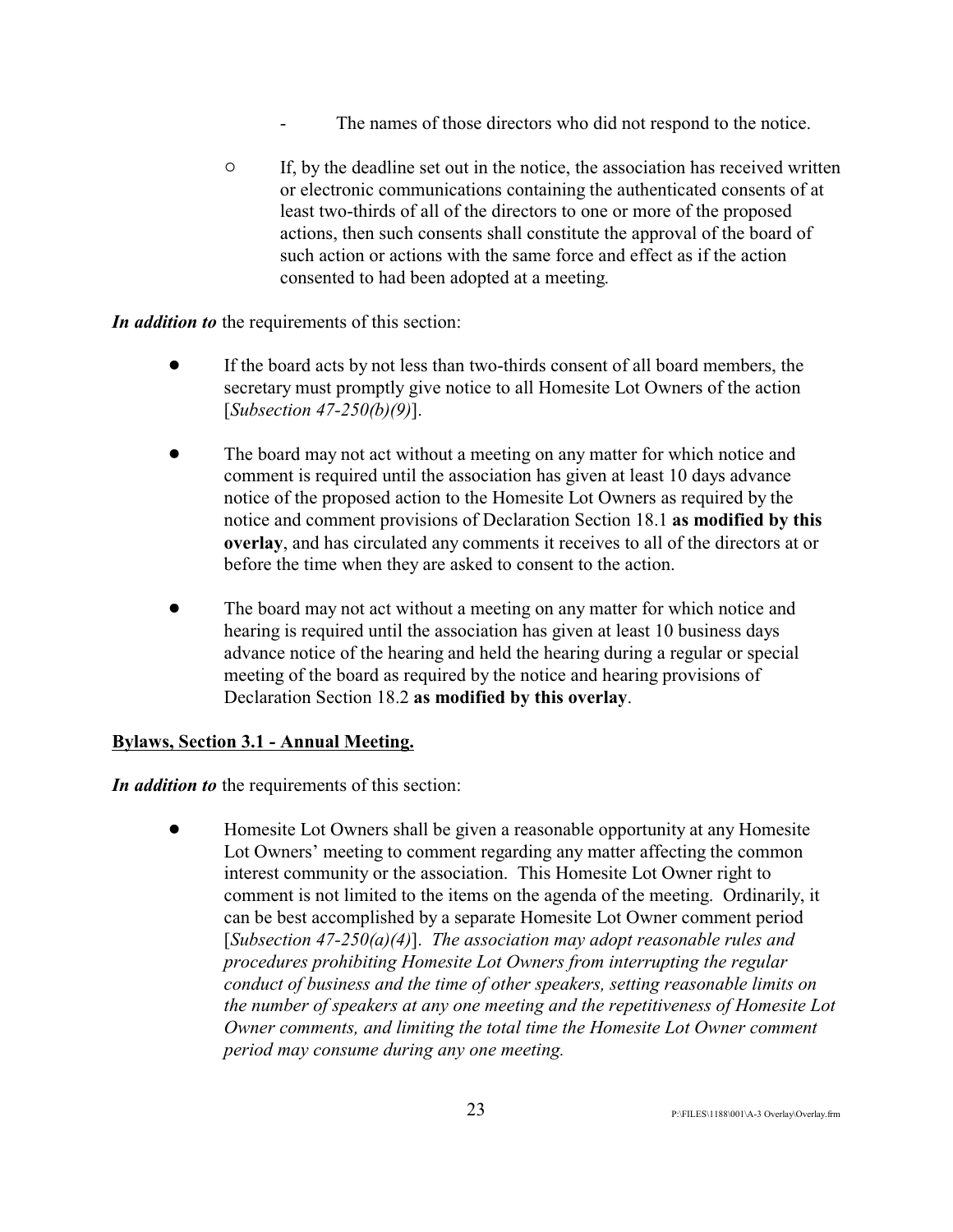### **Bylaws, Section 3.2 - Budget Meeting.**

! *See the comment to Bylaws Section 3.1. This applies to budget meetings as well.*

# **Bylaws, Section 3.4 - Special Meetings.**

! *See the comment to Bylaws Section 3.1. This applies to special meetings as well.*

*Notwithstanding* the requirements of this section:

- Homesite Lot Owners having at least 20% of the votes in the association may request that the secretary call a special meeting [*Subsection 47-250(a)(2)*].
- ! *See comment to Bylaws Section 3.5 concerning Homesite Lot Owners giving notice if the association secretary fails to act.*
- ! Only matters described in the meeting notice may be considered at a special meeting [*Subsection 47-250(a)(2)*].

# **Bylaws, Section 3.5 - Notice of Meetings.**

*In addition to* the requirements of this section:

- ! If the association does not notify Homesite Lot Owners of a special meeting within 15 days after the required number or percentage of Homesite Lot Owners request the secretary to do so, the requesting Homesite Lot Owners may directly notify all the Homesite Lot Owners of the meeting [*Subsection 47-250(a)(2)*].
- ! *See the comments to Bylaws Section 8.1 concerning notice to Homesite Lot Owners.*

# **Bylaws, Section 3.7 - Order of Business.**

*In addition to* the agenda items listed in this section:

! The agenda must include a Homesite Lot Owner comment period. *See the comment to Bylaws Section 3.1 concerning how the Homesite Lot Owner comment period must be conducted* [*Subsection 47-250(a)(4)*].

# **Bylaws, Section 3.8 - Voting.**

! *CIOA has been amended to permit associations to conduct a vote of the Homesite Lot Owners without a meeting. While twenty percent of the Homesite Lot Owners*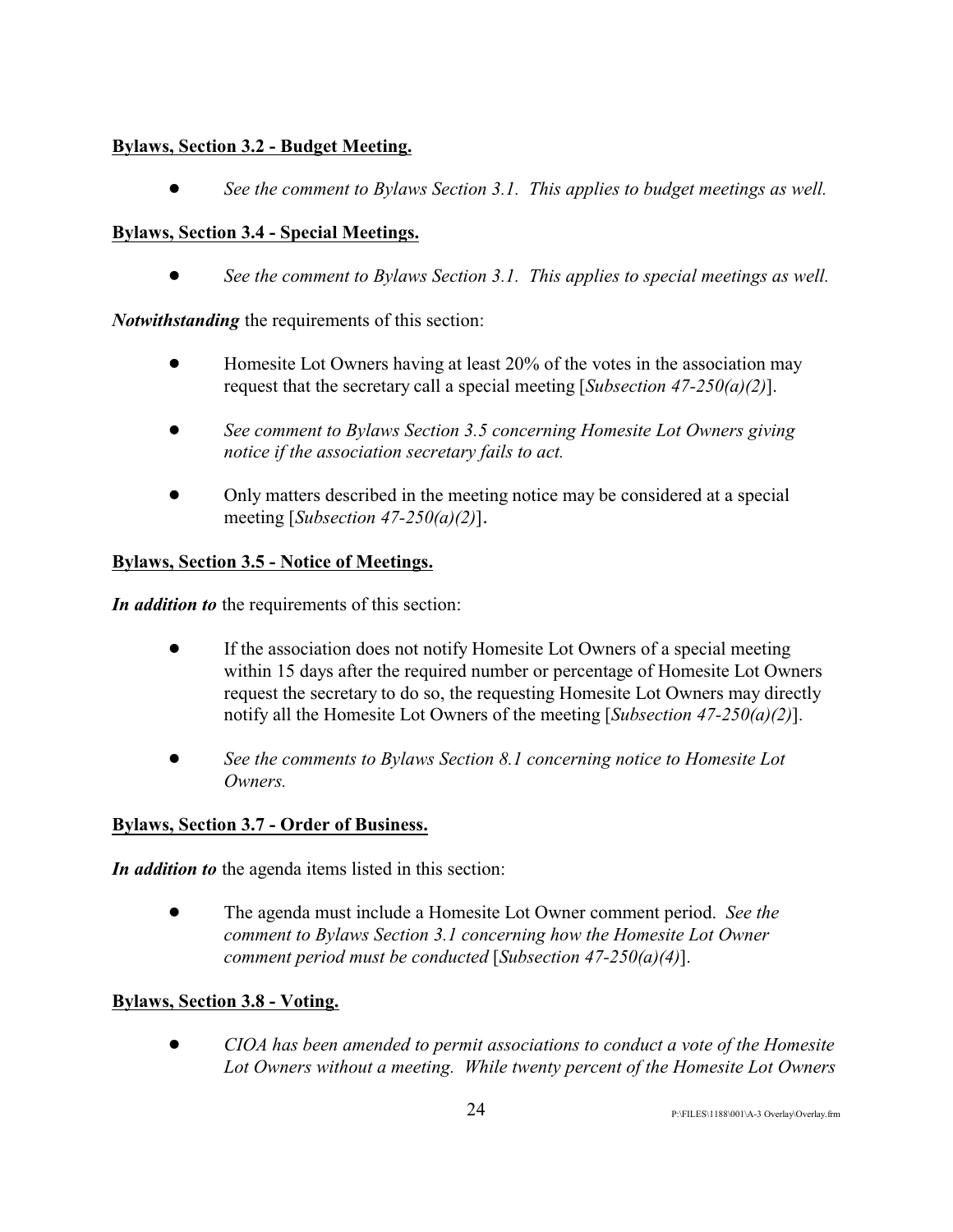*can call a meeting, only the board can call for a vote without a meeting. This vote can be taken either by paper ballot or by electronic ballot. While CIOA permits votes to be taken without a meeting, it does not contain all of the rules and procedures needed to conduct such a vote. Neither does it require that any vote be taken without a meeting. For this reason, we do not recommend that any association conduct a vote without a meeting unless it first amends its bylaws or otherwise establishes the necessary procedures for conducting the vote* [*Subsection 47-252(d)*].

*Notwithstanding* the requirements of this section or any other provisions of the declaration or bylaws:

! The association may not suspend a Homesite Lot Owner's right to vote, to participate in meetings or to run for or hold office because the Homesite Lot Owner is not current in his or her common charges or other payments owed to the association [*Subsection 47-244(a)(19)*].

#### **Bylaws, Subsection 3.8(a)**

*In addition to* the requirements of this subsection:

! This provision now also applies to votes of the Homesite Lot Owners without a meeting. If only one of several owners of a Homesite Lot is present at a meeting of the association or participating in the vote without a meeting, that owner is entitled to cast all the votes allocated to that Homesite Lot. If more than one of the owners are present at a meeting of the association or participating in the vote without a meeting, the votes allocated to that Homesite Lot may be cast only in accordance with the agreement of a majority in interest of the owners, unless the declaration expressly provides otherwise [*Subsection 47-252(b)*].

#### **Bylaws, Subsection 3.8(b)**

*Notwithstanding* the requirements of this subsection:

- ! A single person may not cast votes representing more than 15% of the total votes in the association pursuant to undirected proxies [*Subsection 47-252(c)(7)*]. *An undirected proxy is a proxy that does not include any directions to the proxy holder concerning how the Homesite Lot Owner wants the proxy holder to vote. However, the bylaws can be amended to eliminate this restriction.*
- ! The association is permitted to provide Homesite Lot Owners with directed or undirected proxy forms if it so desires. The association may also provide for a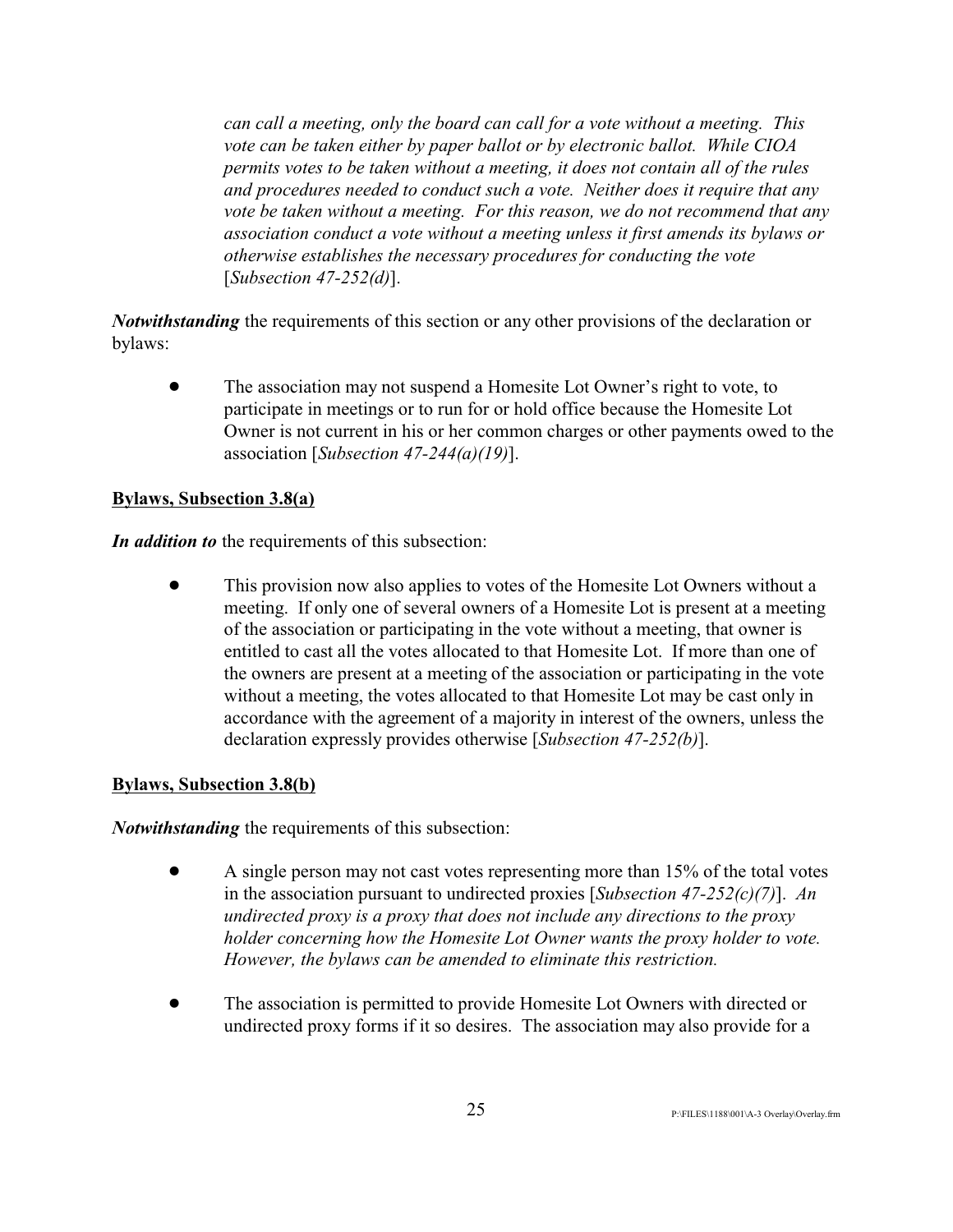default proxy holder in the event the Homesite Lot Owner does not designate a holder.

#### **Bylaws, Subsection 3.8(d)**

*Notwithstanding* the requirements of this subsection:

• Votes allocated to a Homesite Lot owned by the association shall be cast in any vote of the Homesite Lot Owners in the same proportion as the votes cast on the matter by Homesite Lot Owners other than the association [*Subsection 47-252(g)*]. *This requirement is of significance only in connection with votes to amend the declaration, to reject the budget, to approve a borrowing, or other votes measured against the total voting power of the association. In these situations, seek advice of counsel.*

#### **Bylaws, Section 4.2 - Election of Officers.**

! *CIOA has been amended to permit the Homesite Lot Owners to elect officers but only if the declaration or bylaws provides for such an election. If the governing documents are amended to provide for the election of officers by Homesite Lot Owners, the officers shall be elected by a plurality of the votes cast by the Homesite Lot Owners. Otherwise, the officers are elected by the board* [*Subsection 47-245(f) and 47-252(b)(4)*].

#### **Bylaws, Section 4.9 - Resale Certificates and Statements of Unpaid Assessments.**

*Notwithstanding* the requirements of this section:

- The fee for furnishing a resale certificate may not exceed \$125 plus:
	- <sup>o</sup> If the association furnishes paper copies of documents, five cents per page furnished; or
	- <sup> $\circ$ </sup> If the association furnishes electronic copies of documents, ten dollars for all of the electronic copies [*Subsection 47-270(b)(1)*].
- ! The amendments to CIOA have added several requirements to what must be included in a resale certificate and they are listed below [*Subsection 47-270(a)*]. *If you need help preparing an updated form resale certificate, please contact us.*
	- $\circ$  A statement of the amount of any reserves for capital expenditures [*Subsection 47-270(a)(5)*].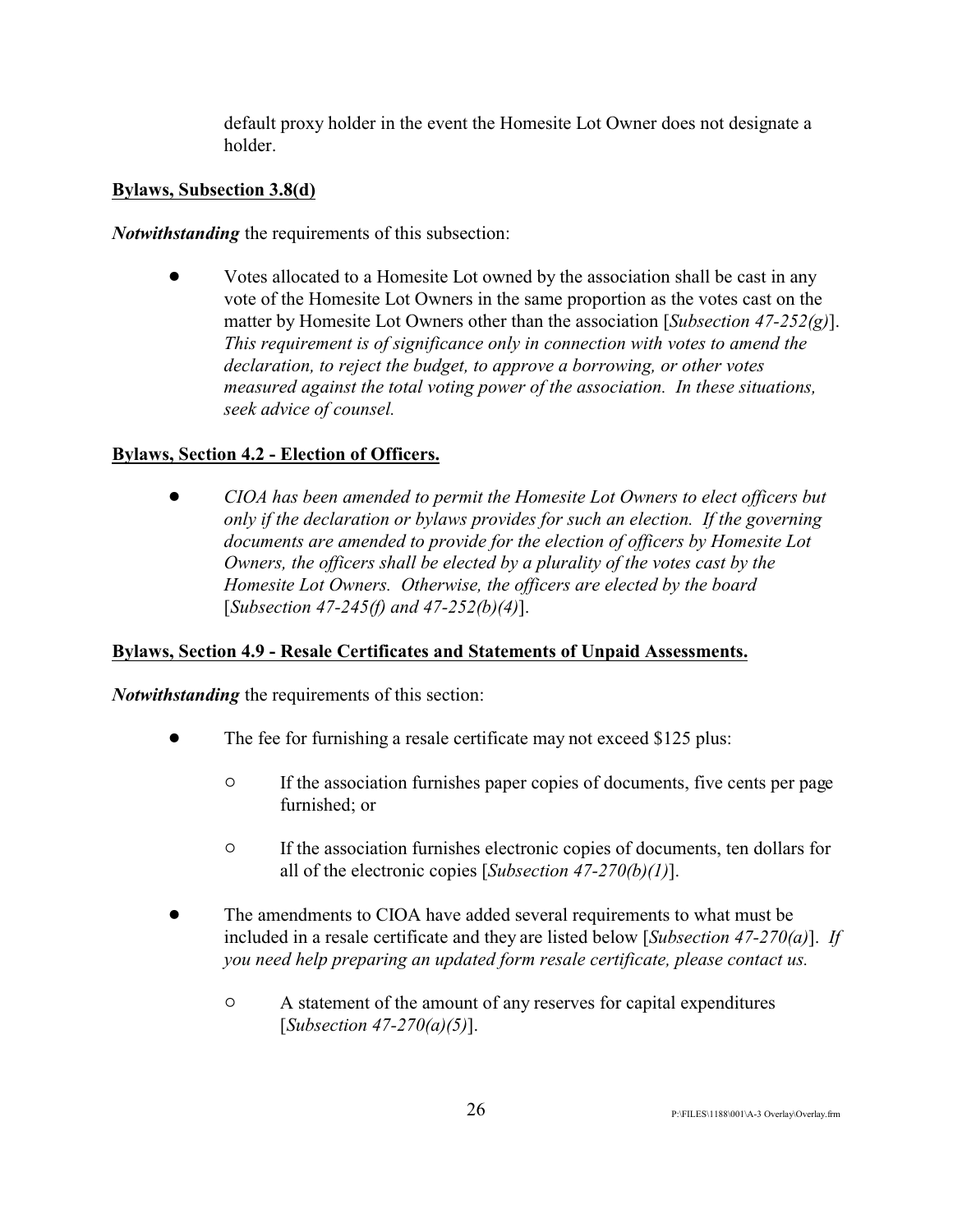- $\circ$  A list of any pending suits or administrative proceedings in which the association is a party. This new requirement includes any pending foreclosures brought by the association or any other holder of a lien against the Homesite Lot. However, it does not include other types of collections [*Subsection 47-270(a)(7)*].
- $\circ$  If the association has adopted a list of standard fixtures, improvements and betterments that are covered by the association's insurance, the copy of the list must be included in the resale certificate [*Subsection 47-270(a)(8)*].
- $\circ$  A statement disclosing the number of Homesite Lots whose owners are at least 60 days' delinquent in paying their common charges on a specified date within 60 days of the date the certificate is issued [*Subsection 47- 270(a)(14)*].
- $\circ$  A statement disclosing the number of foreclosures filed by the association during the past 12 months [*Subsection 47-270(a)(15)*].
- $\circ$  A statement disclosing the number of foreclosures filed by the association which are still pending as of a specified date. That date must be within 60 days of the issuance of the resale certificate [*Subsection 47-270(a)(15)*].
- $\circ$  A statement disclosing the most recent fiscal period within the five years preceding the date on which the certificate is being furnished for which an independent certified public accountant reported on a financial statement, and whether such report on a financial statement was a compilation, review, or audit [*Subsection 47-270(a)(16)*].
- $\circ$  Any established maintenance standards adopted by the association [*Subsection 47-270(a)(17)*]. *See comments to Declaration Section 14.2 concerning common charges attributable to fewer than all Homesite Lots.*

# **Bylaws, Article V - Operation of the Property.**

! *See the comments to Declaration Section 18.2 concerning notice and hearing.* 

# **Bylaws, Section 7.1 - Records and Audits.**

*In addition to* the requirements of this section:

! *See the list of records that the association must maintain set out in the comments to Bylaws Section 7.3*.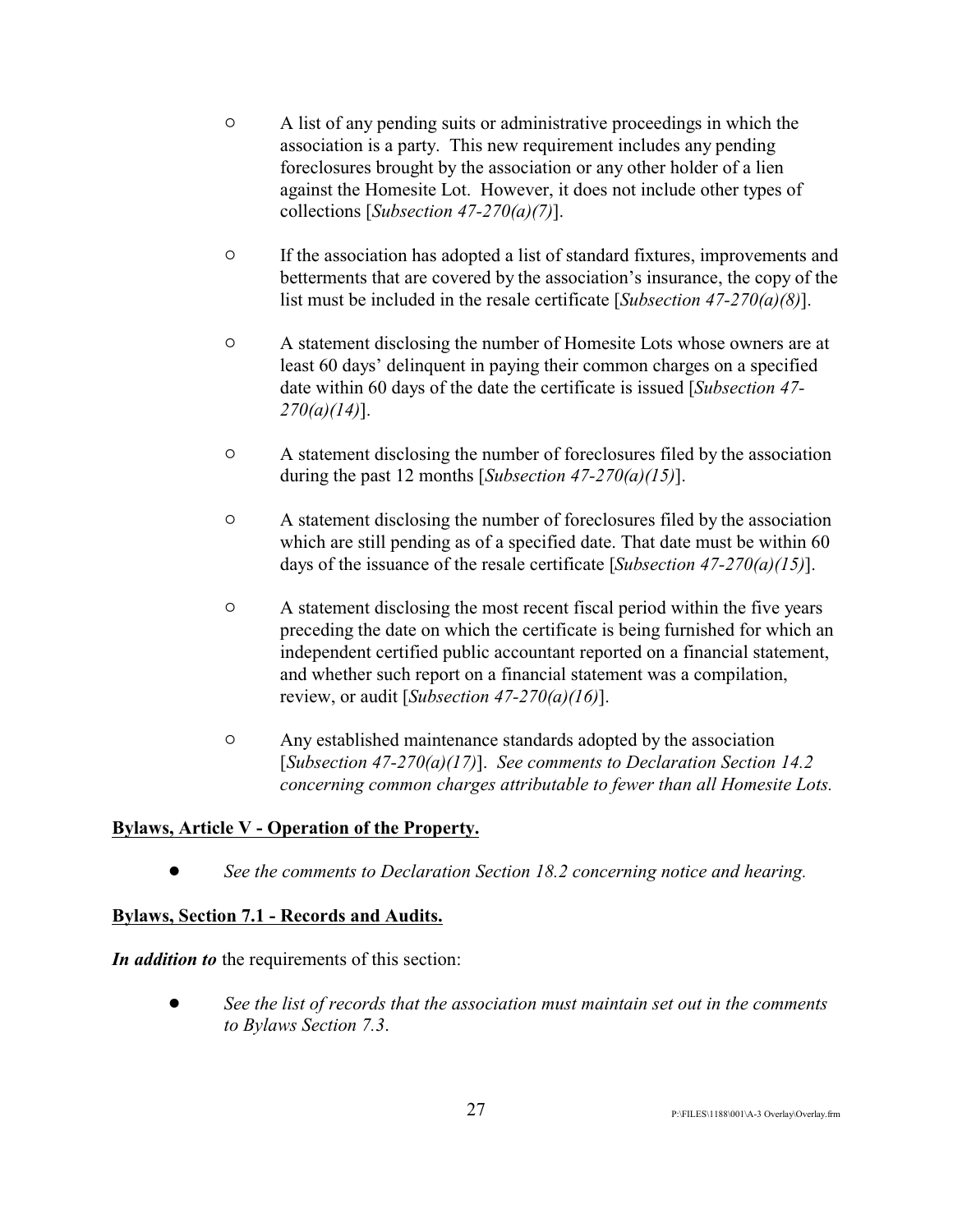*Notwithstanding* the requirements of this section:

- ! The minutes of each board meeting shall contain a record of how each director cast his or her vote on any final action proposed to be taken by the board, unless such action was approved either by unanimous consent of the board or without objection by any director [*Subsection 47-250(b)(8)*].
- ! *See comments to Bylaws Section 7.2 concerning examination of records*.

# **Bylaws, Section 7.2 - Examination.**

*In addition to* the requirements of this section:

- ! Except as discussed below, all records retained by the association must be available for examination and copying by a Homesite Lot Owner or the owner's agent.
- ! As an alternative to having the records available during normal business hours, the association may make them available at a time and location that is mutually convenient to it and the Homesite Lot Owner [*Subsection 47-260(b)(1)*]*.*
- Examination of records must be permitted upon reasonable notice, which means five days' notice in a written or electronic communication that identifies the specific records of the association that the Homesite Lot Owner is requesting [*Subsection 47-260(b)(2)*].
- ! The association has no obligation to compile or create information in response to a request by a Homesite Lot Owner for the inspection and copying of its records [*Subsection 47-260(g)*].
- ! Any information that the association provides in response to a request by a Homesite Lot Owner for the inspection and copying of its records may not be used for commercial purposes [*Subsection 47-260(h)*].

*Notwithstanding* the requirements of this section:

- ! The association must withhold its records from inspection and copying to the extent that they concern the following matters: [*Subsection 47-260(c)*]
	- $\circ$  Personal information, which means information capable of being associated with a particular individual through one or more identifiers, including, but not limited to, a Social Security number, a driver's license number, a state identification card number, an account number, a credit or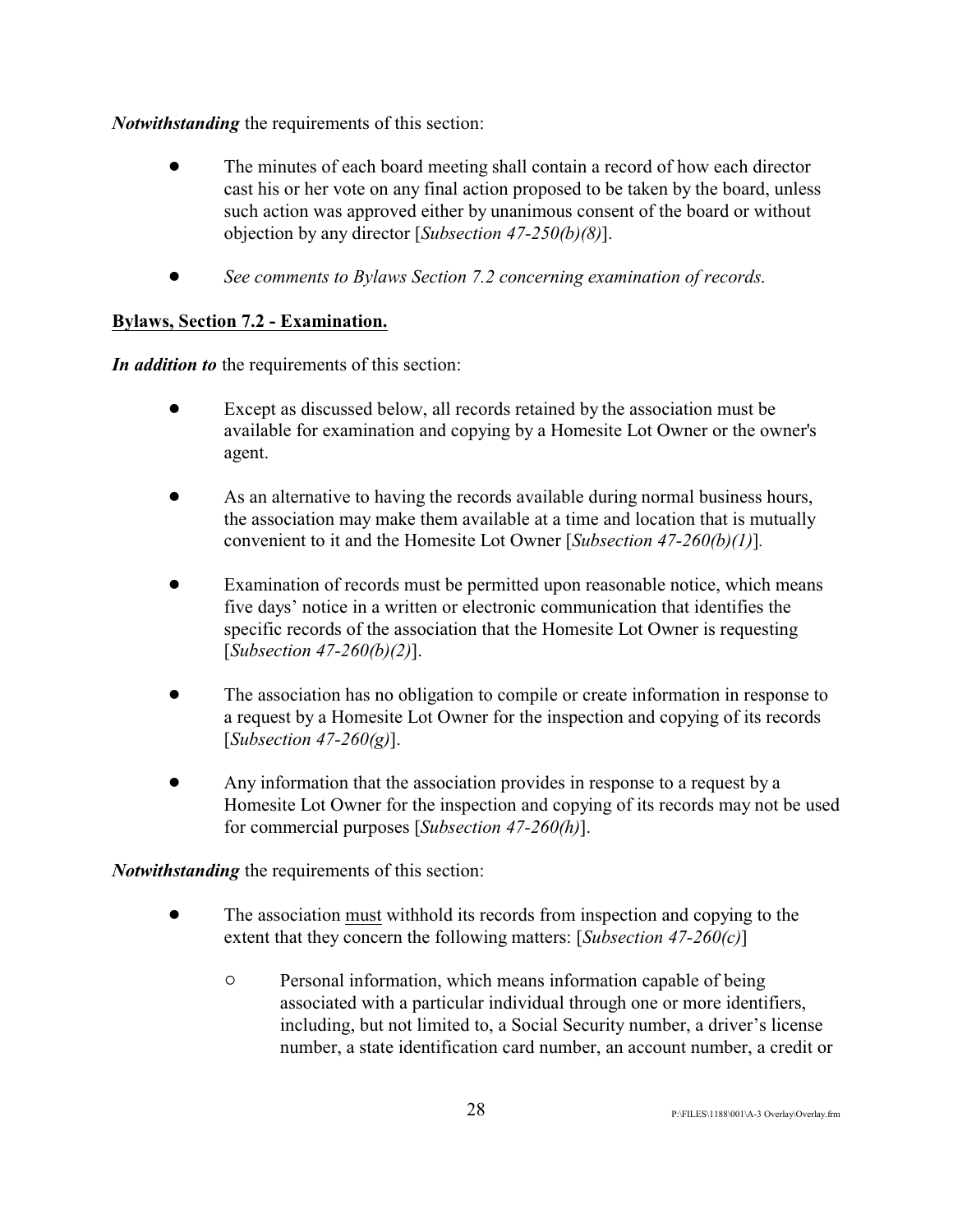debit card number, a passport number, an alien registration number or a health insurance identification number, and does not include publicly available information that is lawfully made available to the general public from federal, state, or local government records or widely distributed media.

- $\circ$  Personnel, salary, and medical records relating to any specific individual, unless the individual agrees to waive the records' protection from disclosure to the requesting Homesite Lot Owner.
- $\circ$  Information whose disclosure would violate any law, including but not limited to, CIOA as amended.
- ! The association may withhold the following records from inspection and copying that concern the following matters [*Subsection 47-260(d)*]:
	- $\circ$  Contracts, leases, and other commercial transactions for the purchase of goods or services that are under current negotiation;
	- $\circ$  Existing or potential litigation or mediation, arbitration, or administrative proceedings;
	- $\circ$  Existing or potential matters involving federal, state, or local administrative or other formal proceedings before a governmental tribunal for the enforcement of the declaration, bylaws, or rules;
	- $\circ$  Communications with the association's attorney that are protected by the attorney-client privilege or the attorney work-product doctrine; in other words, confidential communications between the attorney and the association for the provision of legal advice and documents prepared by the attorney for the association in connection with existing or potential lawsuits involving the association;
	- $\circ$  Records of an executive session of the board; and
	- " Files and records for individual Homesite Lots other than the Homesite Lot of the requesting Homesite Lot Owner.
- ! *The association should consider adopting a policy concerning the inspection of the foregoing records.*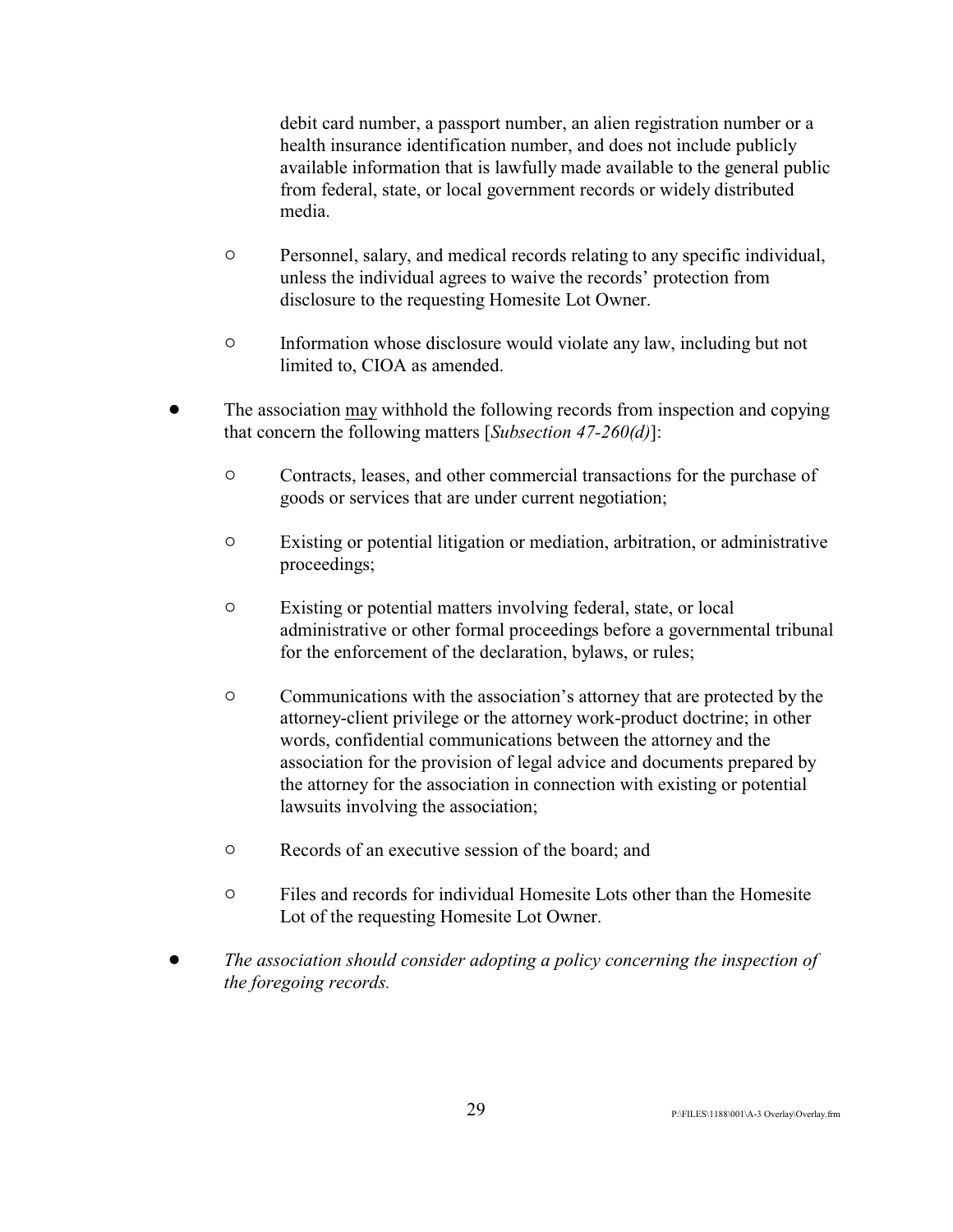- The association may charge a reasonable fee for providing copies of any records and for supervising the Homesite Lot Owner's inspection of the records [*Subsection 47-260(e)*].
- The right to copy records includes the right to receive copies by photocopying or other means, including copies sent by electronic transmission if the association has the capability to send copies in this way and the Homesite Lot Owner requests that they be sent in this way [*Subsection 47-260(f)*].

### **Bylaws, Section 7.3 - Statutory Records.**

*In addition to* the requirements of this section, the association must keep the following records:

- Detailed records of receipts and expenditures affecting the operation and administration of the association and other appropriate accounting records [*Subsection 47-260(a)(1)*]*.*
- ! Minutes of meetings of the association's Homesite Lot Owners and board, a record of all actions taken by the Homesite Lot Owners or board without a meeting and a record of all actions taken by a committee in place of the board on behalf of the association. Minutes of meetings of the board in executive session are optional [*Subsection 47-260(a)(2)*]*.*
- The names of Homesite Lot Owners in a form that permits the association to prepare a list of the names of all owners and the addresses at which the association communicates with them, in alphabetical order showing the number of votes each owner is entitled to cast [*Subsection 47-260(a)(3*)]*.*
- The association's original or restated organizational documents, the association's bylaws and all amendments to them, and all rules of the association that are currently in effect [*Subsection 47-260(a)(4)*].
- ! All financial statements and tax returns of the association for the past three years [*Subsection 47-260(a)(5*)]*.*
- ! A list of the names and addresses of the association's current directors and officers [*Subsection 47-260(a)(6)*]*.*
- ! The association's most recent annual report that was delivered to the Secretary of the State [*Subsection 47-260(a)(7)*].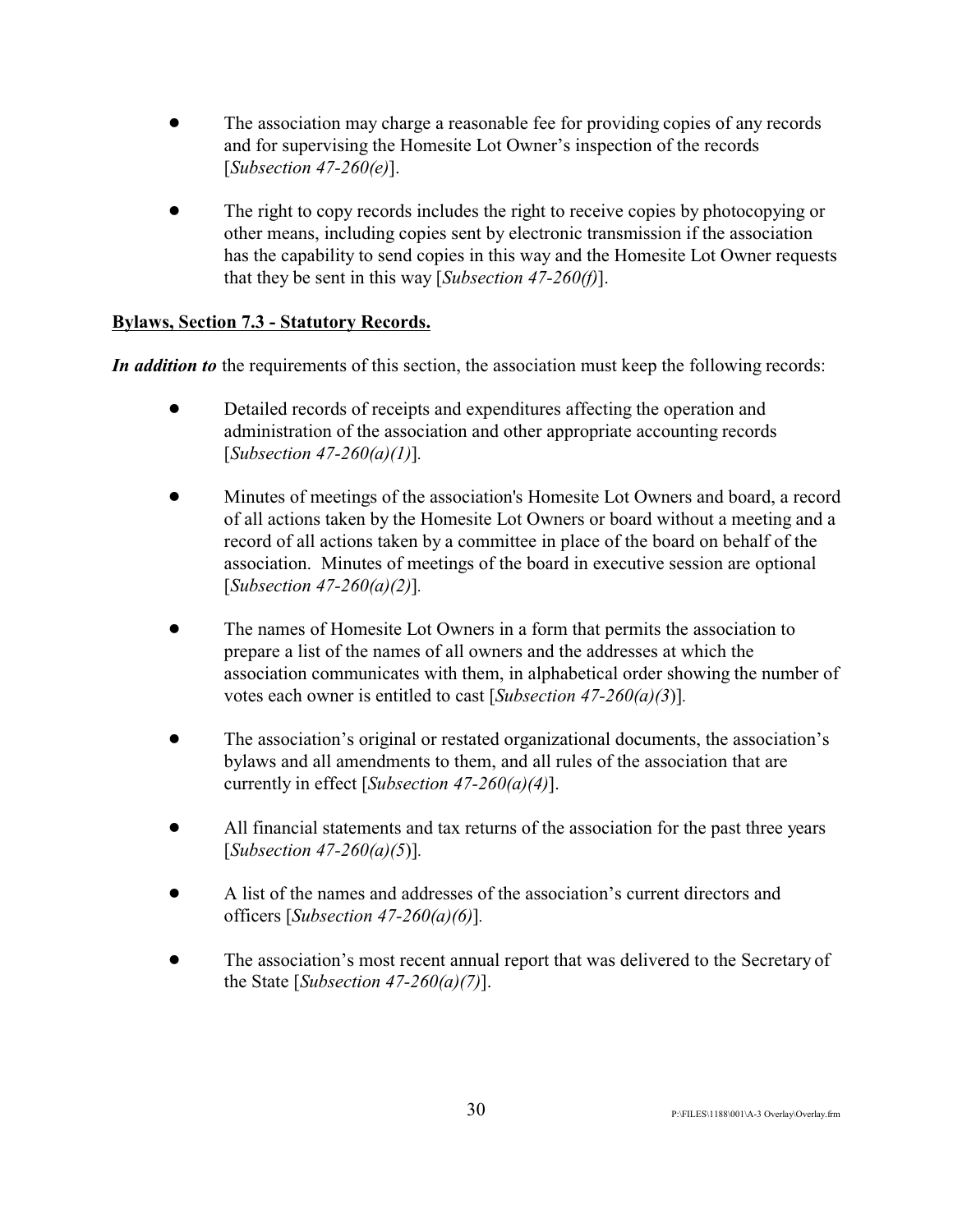- ! A record of the existence of any pending lawsuits or administrative proceedings in which the association is a party [*Subsection 47-260(a)(8) and Subsection 47- 270(a)(7)*].
- ! If the association must insure the Homesite Lots and decides to exclude from coverage certain improvements or betterments installed in the Homesite Lots by the Homesite Lot Owners, the schedule of standard fixtures, improvements, and betterments in the Homesite Lots that are covered by the association's insurance [*Subsection 47-260(a)(8) and Subsection 47-270(a)(8)*].
- A record of all foreclosure actions brought by the association within the previous 12 months [*Subsection 47-260(a)(8) and Subsection 47-270(a)(15)*]*.*
- ! Any Homesite Lot maintenance standards adopted by the association under Subsection 47-257(e) of the Common Interest Ownership Act [*Subsection 47- 260(a)(8) and Subsection 47-270(a)(17)*].
- ! Copies of current contracts to which the association is a party [*Subsection 47- 260(a)(9)*].
- Records of actions by the board or a committee to approve or deny any requests by Homesite Lot Owners for design or architectural approval from the association [*Subsection 47-260(a)(10)*].
- ! Ballots, proxies, and other records relating to voting by Homesite Lot Owners, for a period of one year after the election, action, or vote to which they relate [*Subsection 47-260(a)(11)*].

# **Bylaws, Section 7.4 - Form Resale Certificate.**

*In addition to* the disclosures previously required by Subsection 47-270(a) of the Act:

! *The CIOA Amendments have changed what must be included in resale certificates. See comments to Bylaws Section 4.9 concerning resale certificates. If you need help preparing an updated form resale certificate, please contact us.*

#### **Bylaws, Article VIII - Miscellaneous**

*In addition to* the requirements of this article:

• Meetings of the association (Homesite Lot Owner meetings) shall be conducted in accordance with the most recent edition of *Robert's Rules of Order Newly Revised*, unless (1) the declaration, bylaws, or other law requires that the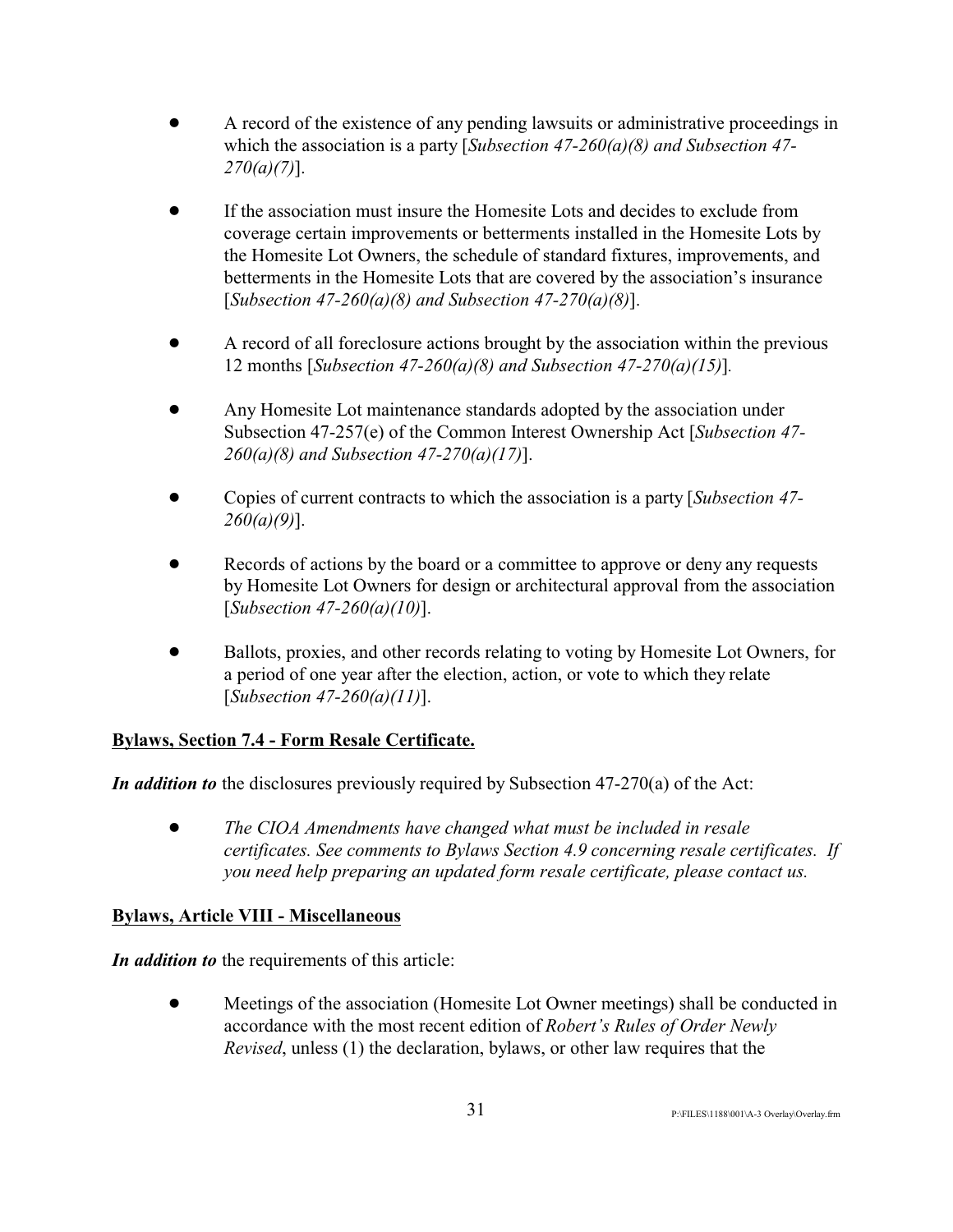association follow a different procedure or (2) Homesite Lot Owners casting two-thirds of the votes allocated to owners present at the meeting may act to suspend those rules [*Subsection 47-250(c)*].

#### **Bylaws, Section 8.1 - Notices.**

*Notwithstanding* the requirements of this section:

- ! If a Homesite Lot Owner furnishes the association with a mailing address that is not the Homesite Lot, the association should send notices to that address rather than the Homesite Lot. These notices can be given by hand delivery, U.S. mail with postage paid, or commercially reasonable delivery service [*Subsection 47- 261c(a)*]*.*
- ! If the Homesite Lot Owner furnishes the association with an electronic (e-mail or fax) address, the association may give notice to the Homesite Lot Owner by electronic means at the electronic address [*Subsection 47-261c(a)*].
	- " *We recommend the use of a form in which the Homesite Lot Owner designates his or her electronic address, agrees to receive notices from the association by electronic means only, and agrees to notify the association of changes to his or her electronic address.*
	- " *Electronic notice may not be used for hearings held under Subsection 47- 278(c) or (d) of CIOA. There are separate and different requirements for notice of hearings before the association brings an action or institutes a proceeding against a Homesite Lot Owner and notices of hearings held at the request of a Homesite Lot Owner seeking to enforce the documents or CIOA. See the comments to Declaration Section 18.2.*
- Notices are effective when sent [*Subsection 47-261c(b)*].

#### **Bylaws, Section 8.3 - Waiver.**

! *See the comments to Bylaws Section 2.2 concerning the board enforcing a right or compromising a claim.* 

#### **Bylaws, Section 8.5 - Amendments.**

! *See the comment to Declaration Article XX concerning board limitations.*